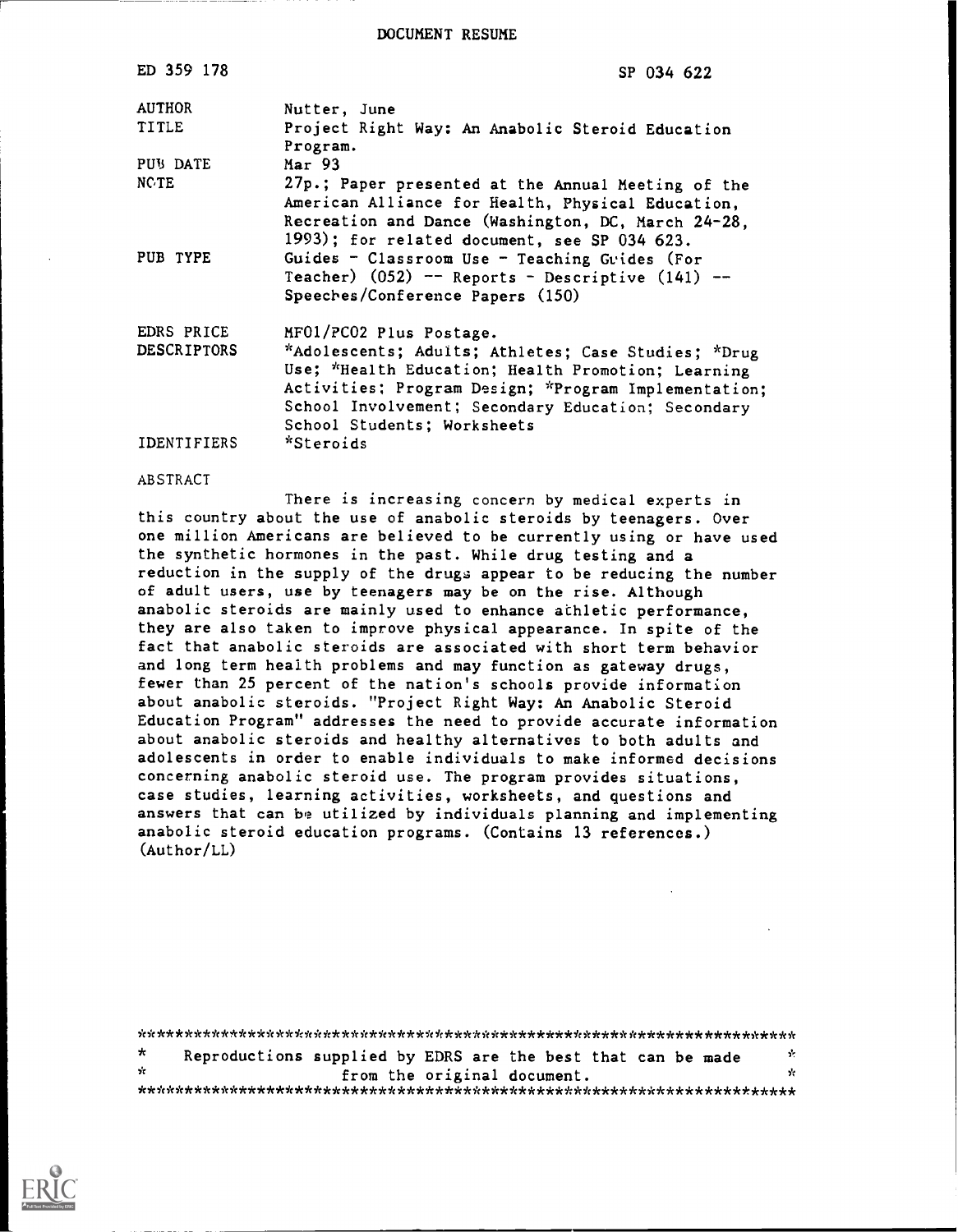#### Project Right Way: An Anabolic Steroid Education Program

U.S. DEPARTMENT OF EDUCATION Office of Educational Research and Improvement EDUCATIONAL RESOURCES INFORMATION **Rhode Island College**<br>CENTER (ERIC)

- This document has been reproduced as<br>received from the person or organization received from the person or organization **Providence, RI 02908**
- $\Gamma$  Minor changes have been made to improve.<br>reproduction quality

**Franchis of view or opinions stated in INS docu**<br>
ment do not necessarily represent official<br>
OBSTRACT<br>
ABSTRACT

June Nutter, Ph.D.

# "PERMISSION TO REPRODUCE THIS MATERIAL HAS BEEN GRANTED BY

TO THE EDUCATIONAL RESOURCES INFORMATION CENTER (ERIC)."

There is increasing concern by medical experts in this country about the use of anabolic steroids. Over one million Americans are believed to be currently using or have used the synthetic hormones in the past. While drug testing and a reduction in the supply of the drugs appear to tie reducing the number of adult users, use by teenagers may be on the rise. Although anabolic steroids are mainly used to enhance athletic performance, they are also taken to improve physical appearance. In spite of the fact that anabolic steroids are associated with short term behavior and long term health problems and may function as gateway drugs, fewer than 25% of the nation's schools provide information about anabolic steroids. Project Right Way: An Anabolic Streroid Education Program addresses the need to provide accurate information about anabolic steroids and healthy alternatives to both adults and adolescents in order to enable individuals to make informed decisions concerning anabolic steroid use. Several educational strategies  $a/e$ described that can be used by adults planning to implement anabolic steroid education programs.

#### Introduction

rJ Many experts are concerned about the use of anabolic steroids especially by teenagers. It is estimated that more than 250,000 adolescents use or have used anabolic steroids (Buckley et al., 1988). The majority of these adolescents begin to use the drugs before the age of 16 years (Buck;  $\alpha$ y et al., 1988). Although the majority of teenagers use anabolic steroids to improve athletic performance, as many as one-third of adolescents use them to improve physical appearance, self-esteem, and to gain approval

2 rest gepy available

A

 $\sim$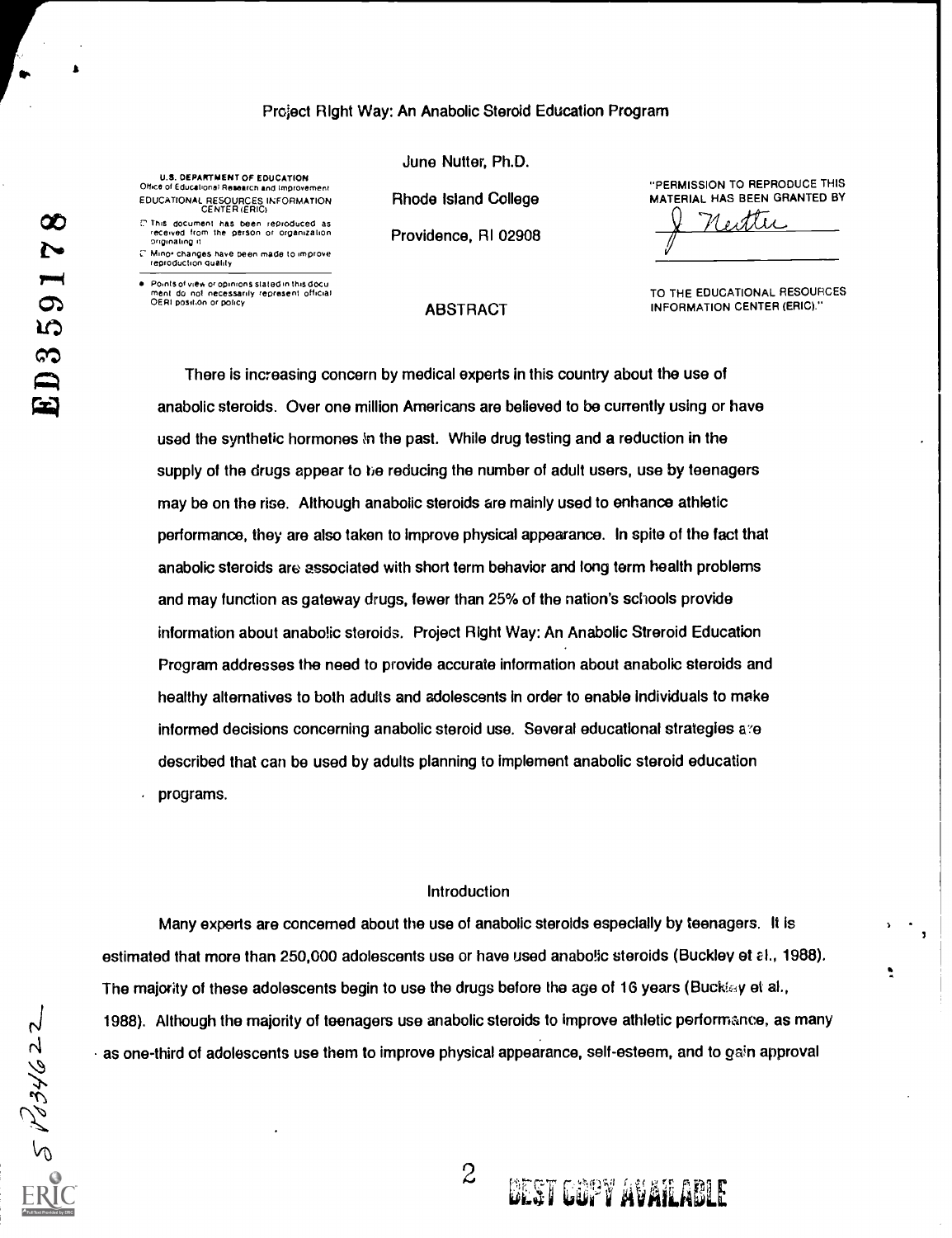from others (Buckley et al., 1988; USDHHS, 1990). With continued use, larger amounts and greater varieties of anabolic steroids are used to achieve the desired results increasing the likelihood that undesirable side effects will occur (USDHHS, 1990; USDHHS, 1991a).

Despite the fact that anabolic steroids pose both short term and long term health risks, many schools do not provide adequate information to enable students to make informed decisions concerning anabolic steroid use (White, Richardson, Grosshans, Perkins, & Murdock, 1987). Though specific information is lacking about the number and types of school-based education programs, it is estimated that less than 25% of schools address anabolic steroids (USDHHS, 1991b).

Education plays a key role in preventing anabolic steroid use. Previous research suggests that education programs should be implemented for middle school and high school students including both athletes and nonathletes (Buckley et al., 1988; Terney & McLain, 1990). Since many anabolic steroid users initiate use at 15 years of age or younger (Buckley et al., 1988), prevention efforts should begin early. When these efforts are targeted exclusively toward athletes, a significant proportion of anabolic steroid users are excluded (Buckley et al., 1988). Thus, educational intervention efforts need to be directed toward a much broader population.

It is important that adolescents receive accurate unbiased information about anabolic steroids from individuals who are in contact with at-risk youth since much of the information about anabolic steroids may come from gymnasiums where the 'nformation is biased toward use (Johnson, Jay, Shoup, & Rickert, 1989). Information should be presented about both the potential positive effects and possible negative effects related to anabolic steroids (Clark, 1988). Education programs which use "scare tactics" (i.e., presentation of the negative aspects of anabolic steroid use) are not effective in changing adolescent athletes' attitudes toward anabolic steroid use (Bents et al., 1989). Recent studies suggest that knowledge of the facts related to anabolic steroids may increase the potential to use the drugs (Bosworth, Bents, Trevisan, & Goldberg, 1988; Chng & Moore, 1990).

Healthy alternatives to anabolic steroids such as proper nutrition and appropriate strength and conditioning programs should also be included in education programs. A program that emphasized principles of nutrition and strength development techniques was more effective in improving attitudes toward potential anabolic steroid use than either a program In which no alternatives or no intervention program was provided (Bents et al., 1990). If only the risks and negative aspects of use are presented to



 $\Omega$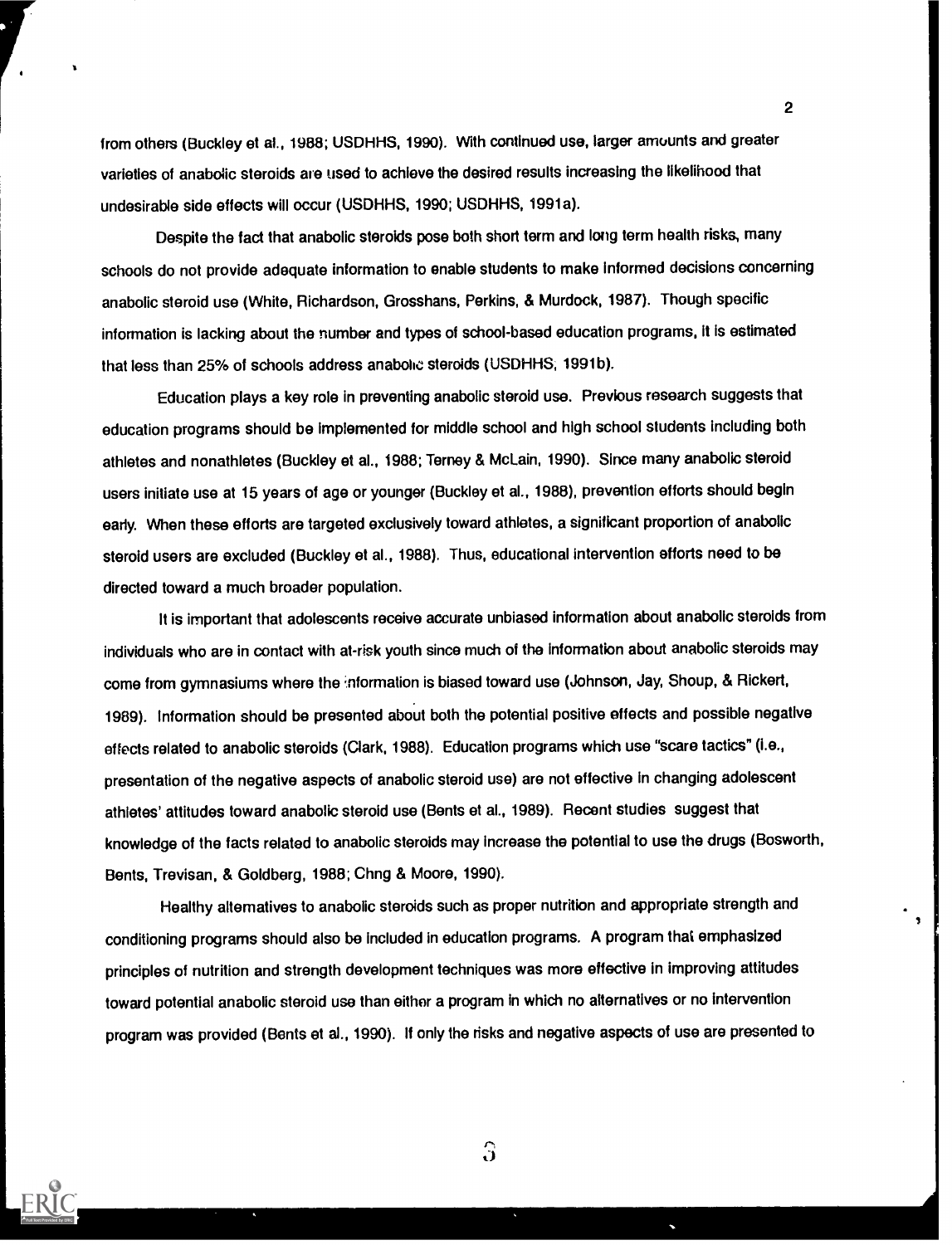adolescents, educators may lose credibility and adolescents will turn to other sources for Information they want to hear. Once individuals have the facts and the alternatives, they can make better decisions about using anabolic steroids.

3

 $\ddot{\phantom{1}}$ 

Project Right Way: An Anabolic Steroid Education Program was developed to address the need to provide accurate information about anabolic steroids to both adults and adolescents in order to prevent use. Project Right Way has two primary goals. The first of these goals is to provide education strategies to individuals who are in contact with adolescents. The second goal is to provide factual Information about anabolic steroids and healthy alternatives to anabolic steroids so students can make informed decisions about using the drugs.

Several assumptions guided the development of the learning activities used in Project Right Way. These assumptions are summarized below and are discussed in greater detail elsewhere.

- 1. Education programs should provide more than factual information.
- 2. Education programs should provide learning activities that will enable students to develop their own positions on drug use, clarify their values, and to make sound decisions.
- 3. Education programs should include learning activities that actively involve students.

The purpose of this paper is to provide sample learning activities and worksheets that can be utilized by individuals planning and implementing anabolic steroid education programs. Each of the sample activities illustrate a specific affective education technique. The situations and case studies that are included in the decision making and problem solving activities can be used in a variety of ways. They can be used as described or to present factual information about the effects of anabolic steroids and signs of use. They may also serve as the basis for role playing activities. In addition, basic information about anabolic steroids is also provided in a question and answer format. Recommended strategies for various groups and individuals for preventing anabolic steroid use as well as suggestions for helping students who may be using anabolic steroids are also included.



 $\zeta$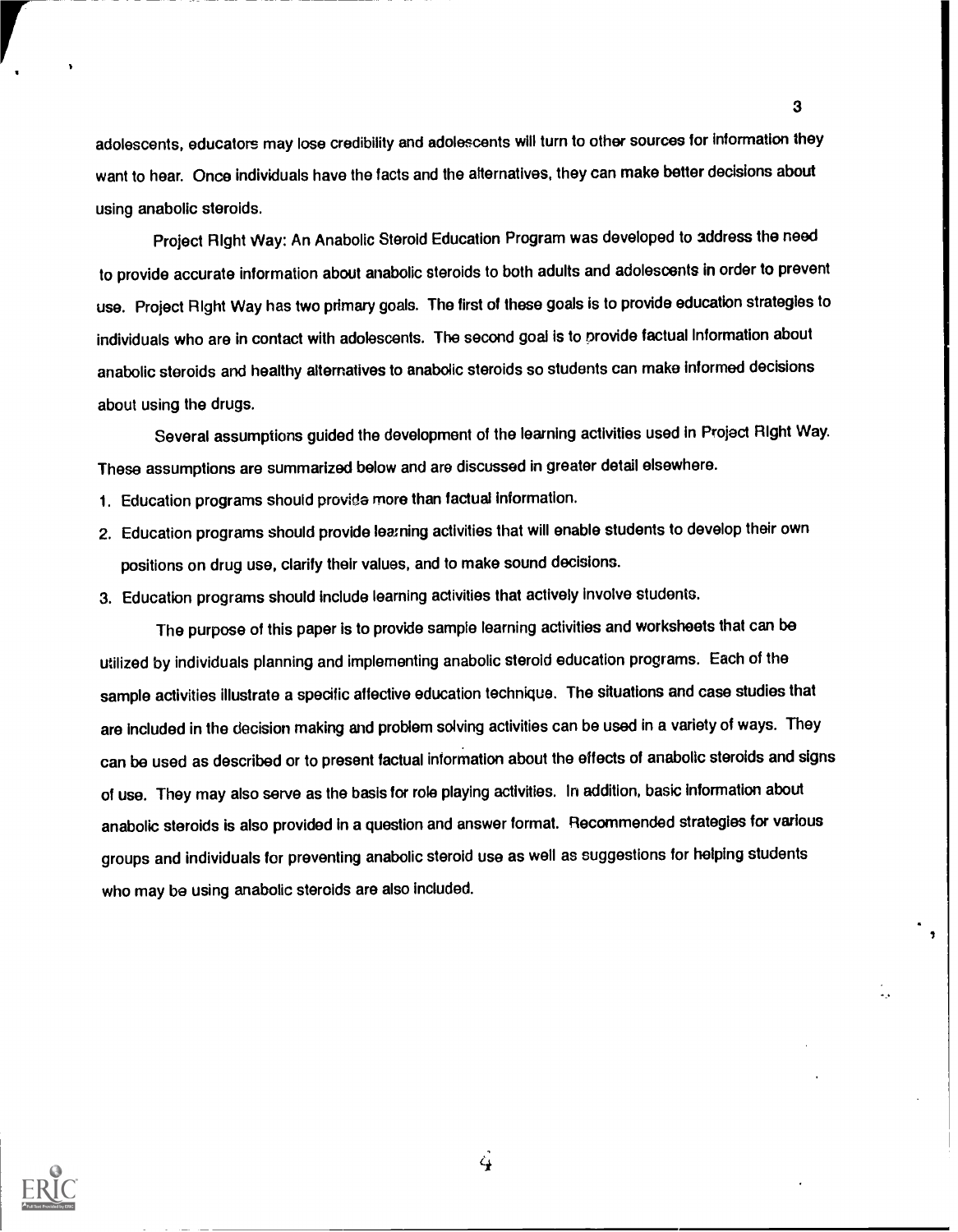#### **References**

- Bents, R., Trevisan, L., Bosworth, E., Boyea, S., Elliot, D., & Goldberg, L. (1989). The effect of teaching interventions on knowledge and attitudes of anabolic steroids among high school athletes. Medicine and Science in Exercise and Sport, 21(2), S26.
- Bents, R., Young, J., Bosworth, E., Boyea, S., Elliot, D., & Goldberg, L. (1990). An effective educational program alters attitudes toward anabolic steroid use among adolescent athletes. Medicine and Science in Exercise and Sport, 22(2), S64.
- Bosworth, E., Bents, R., Trevisan, L, & Goldberg, L. (1988). Anabolic steroids and high school athletes. Medicine and Science in Exercise and Sport, 20(2), S3.
- Buckley,W.E., Yesalis, C.E., Fried!, K.E., Anderson, W.A., Streit, A.L., & Wright, J.E. (1988). Estimated prevalence of anabolic steroid use among male high school seniors. Journal of the American Medical Association, 260(23), 3441-3445.
- Chng, C.L., & Moore, A. (1990). A study of steroid use among athletes: Knowledge, attitude and use. Health Education, 21(4), 11-17.
- Clark, M. (1988). A realistic approach for strength and conditioning coaches to deal with steroids National Strength and Conditioning Association Journal, 10(2), 28-30.
- Goldberg, L., Bosworth, E.E., Bents, R.T., & Trevisan, L. (1990). Effect of an anabolic steroid education program on knowledge and attitudes of high school football players. Journal of Adolescent Health Care, 11, 210-214.
- Johnson, M.D., Jay, M.S., Shoup, B., & Rickert, V.I. (1989). Anabolic steroid use by male adolescents. Pediatrics, 83(6), 921-924.
- Terney, M.A., & McLain, L.G. (1990). The use of anabolic sterc :ds in high school students. American Journal of Diseases of Children, 144(1), 99-103.
- U.S. Department of Health and Human Services. (1990). Adolescents and Steroids: A User Perspective. Washington, DC: Public Health Service.
- U.S. Department of Health and Human Services. (1991a). Adolescent Steroid Use. Washington, DC: Public Health Service.
- U.S. Department of Health and Human Services. (1991b). Report: Interagency Task Force on Anabolic Steroids. Washington, DC: Public Health Service.

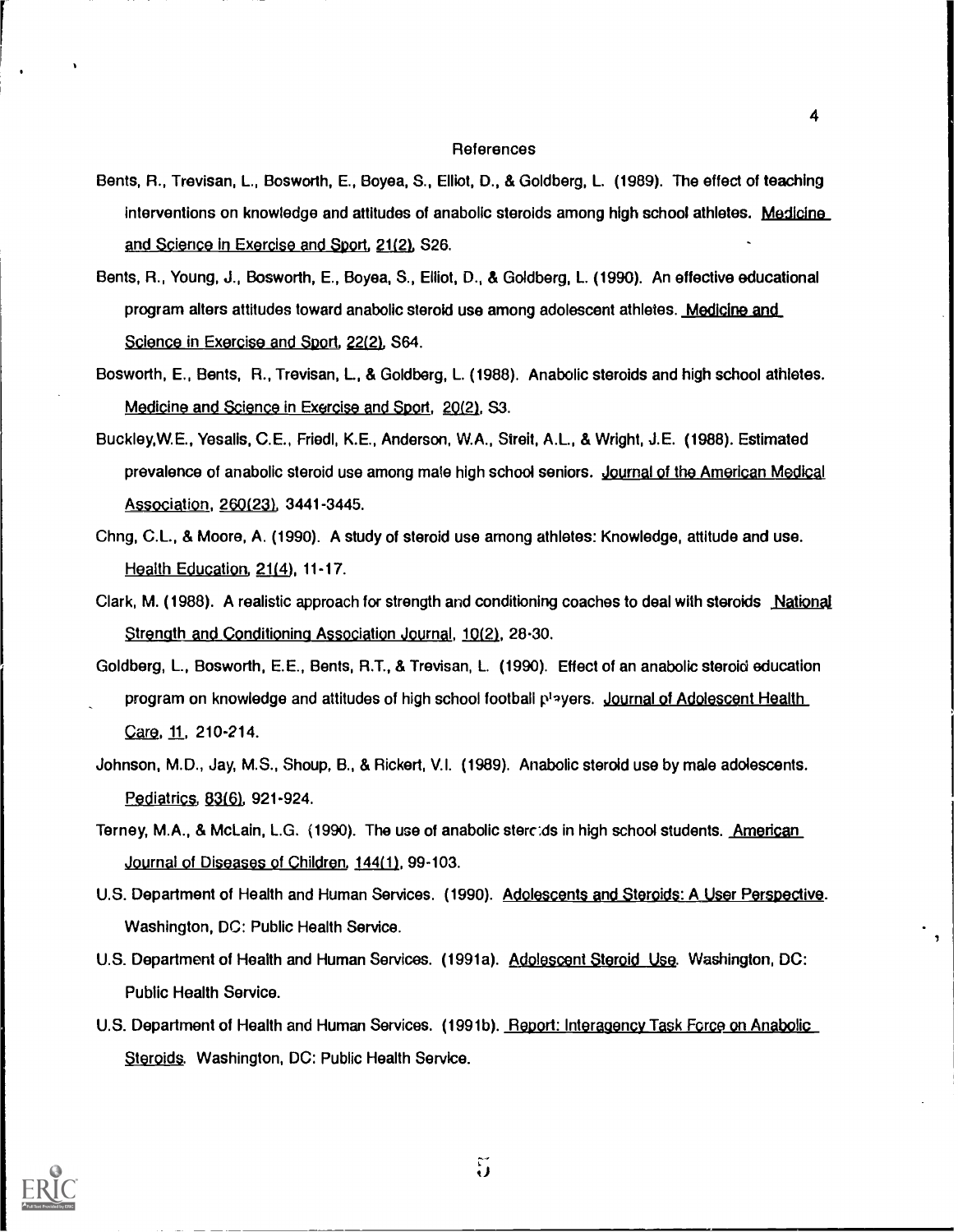White, G.L., Richardson, G.E., Grosshans, O.R., Perkins, F.J., & Murdock, R.T. (1957). Preventing steroid abuse in youth: The health educator's role. Health Education, 18, 32-35.

 $\overline{G}$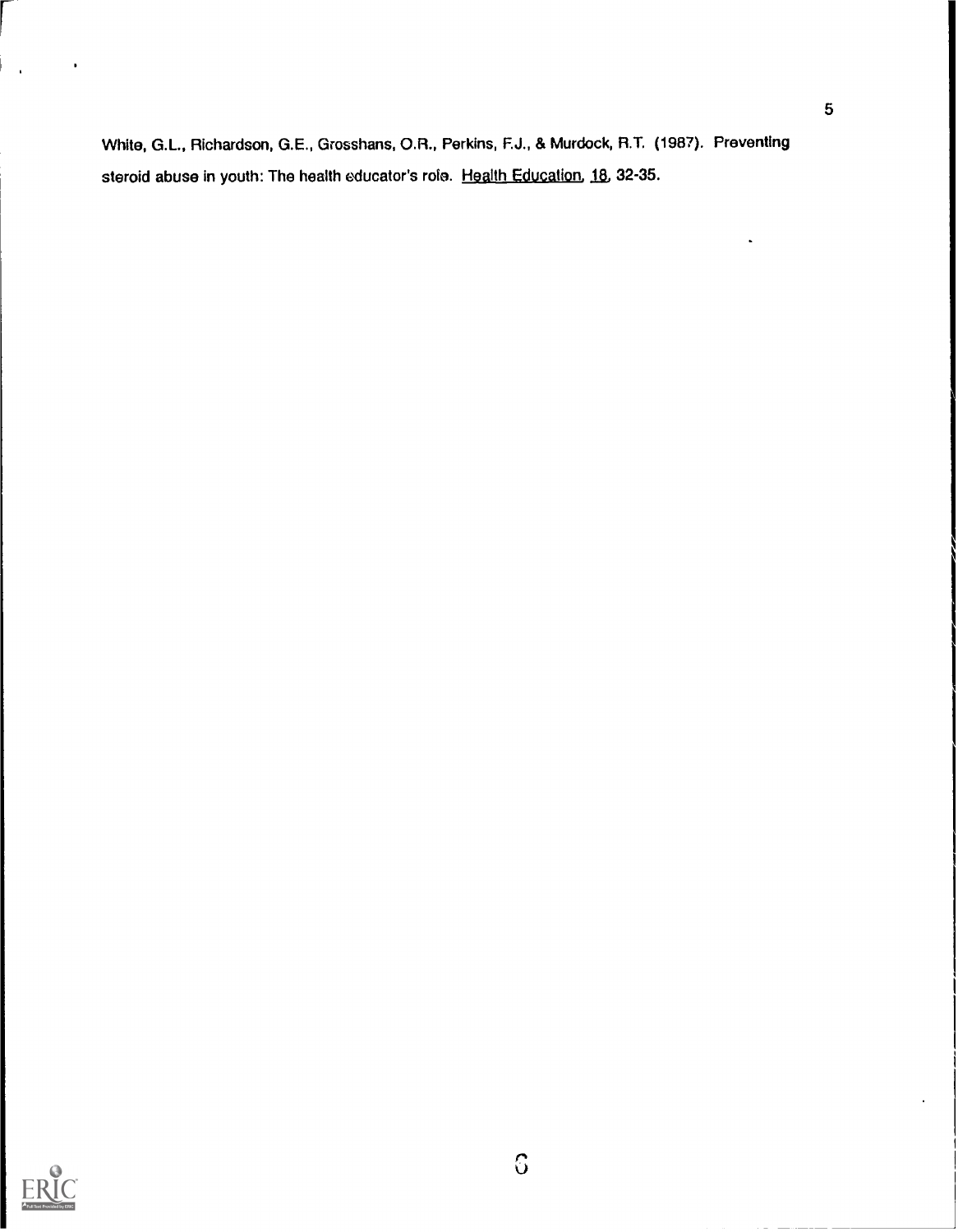# Project Right Way: An Anabolic Steroid Education Program

### Some Basic Assumptions

Substance abuse prevention programs are defined as planned strategies designed to preclude or reduce the use of drugs and alcohol that have a negative impact on the individual, the family, and the larger society. Negative impact includes the physical, mental, or social consequences which result in the reduction of optimum functioning at home, in school, at work, or in the community.

Drug education programs encompass more than simply supplying factual information about drugs and alcohol. Since many factors affect decisions to use drugs, providing facts and figures about the consequences of using drugs is not an effective prevention strategy when implemented by itself. Effective drug education programs must provide learning experiences and skills which will enable young people to function successfully in a rapidly changing society. People need to know the consequences of their actions without experiencing them directly, especially when the consequences can be jail terms, fines, expulsion from school or from athletic teams, or physical impairment.

The primary goal of drug education programs should be to assist young people to increase their knowledge while considering questions about drug use in relation to their values, goals, and responsibilities. Drug education programs should provide structured opportunities so individuals can develop their own positions on drug use, clarify their values, cope with their feelings, make sound decisions, and develop a positive self-image through hypothetical but realistic situations.

Affective education is an approach to education which attempts to strengthen self-esteem and improve individual and interpersonal communication skills. Affective education helps young people to "get in touch with their feelings" in order to communicate more effectively with others and to understand themselves better.

### Several affective education techniques are briefly described below.

\* Values Clar fication - this approach involves assessing the alternatives to drugs and making informed choices based upon clearly establishsd values. Values clarification allows students to discover their own values toward a specific behavior. After individuals understand their own values, and have practice in expressing them to others, they become more comfortable in justifying and expressing a decision not to use specific drugs or alcohol.

\* Self-Esteem Development- this technique includes learning to accept feelings of joy, anger, fear, and disappointment; sharing aspects of oneself with other group members; and encouraging respect and acceptance of individual differences.

\* Role Playing - helps students understand problem situations or value conflicts through simulated experiences. Role playing allows students to empathize with people in positions that may be very different than their own. It also provides a way of testing solutions without taking any great risks.

\* Problem Solving - involves defining a problem or conflict confronting a group, listing possible alternative ways of solving the problem situation, investigating the consequences of the decision and choosing the most acceptable alternative for the group as a whole.

\* Decision Making - involves examining drug abuse issues, problems, alternatives and possible consequences. Through shared feelings and communications, individuals are encouraged to make responsible decisions and to express these decisions in group support sessions.

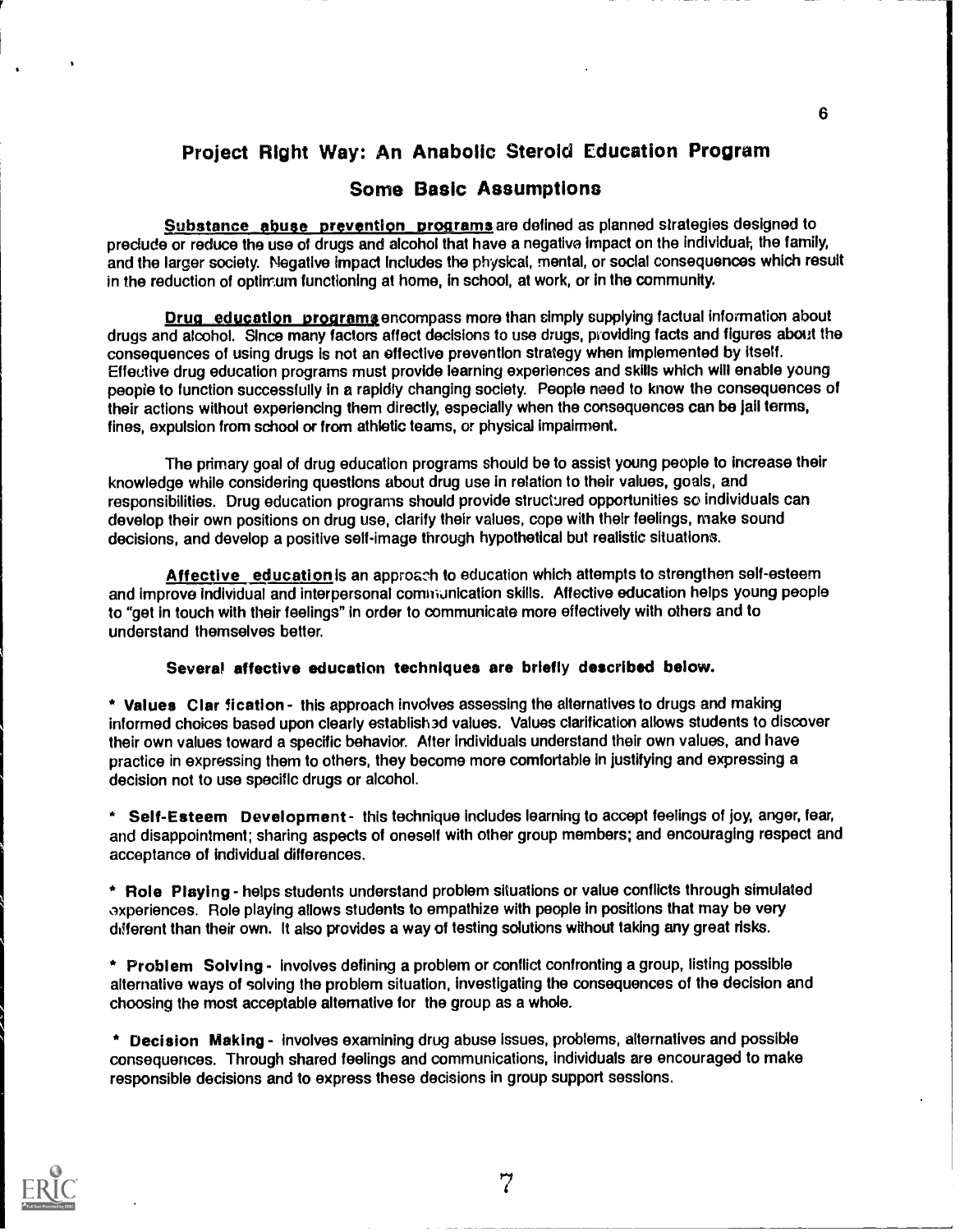# Values Clarification Activities

7

Use the activity below as a homework assignment so students may have enough time to think about their answers. In class, record the number of students who responded yes, no, or maybe to the first part of each question. Ask students to share their answers with the class. After the students have shared their answers, explain that 50% of the best runners in the U.S. indicated they would take the pill that would kill them in a year. 52% of world class weight lifters and field competitors said they would take the drug that would kill them in 5 years. Compare class results with these results. Have students explain why they think the athletes responded this way.

Suggested questions for additional class discussion:

- 1. Are using pills and drugs to win unfair or cheating?
- 2. What is cheating?
- 3. What are some examples of cheating or unfair play in sports?
- 4. Are anabolic steroids a shortcut to batter performance/improved appearance?

# Values Clarification Worksheet

Directions: Read the following questions and circle your response. Explain your answer in the space provided.

1. if you could take a pill that would make you an Olympic champion but would kill you in a year, would you take it?

YES NO MAYBE

Explain.

Would you allow your best friend to take it? YES NO MAYBE

Explain.

Would you allow your brother or sister to take it? YES NO MAYBE

Explain.

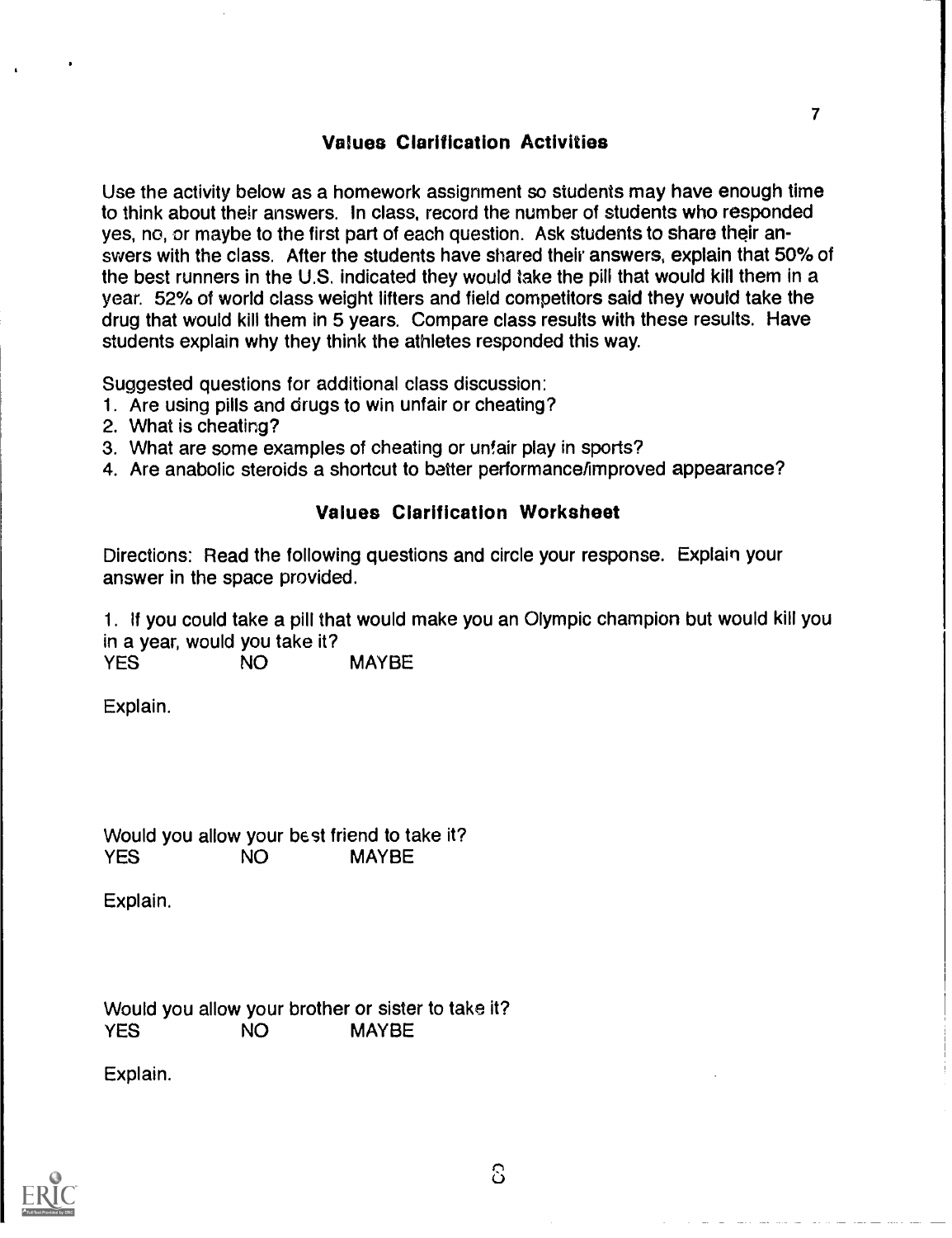# Values Clarification Worksheet cont'd. 8

2. If there was a drug that was so powerful that if you took it once, you would win every competition you entered for the next 5 years, but it would kill you 5 years after you took the drug, would you take the drug?<br>
YES NO MAYB **MAYBE** 

Explain.

Would you allow your best friend to take it? YES NO MAYBE

Explain.

Would you allow your brother or sister to take it? YES NO MAYBE

Explain.

3. If you were offered a drug to perform better and you were sure your drug use wouldn't be discovered, would you take it?<br>YES MO MAYBE **MAYBE** 

Explain.

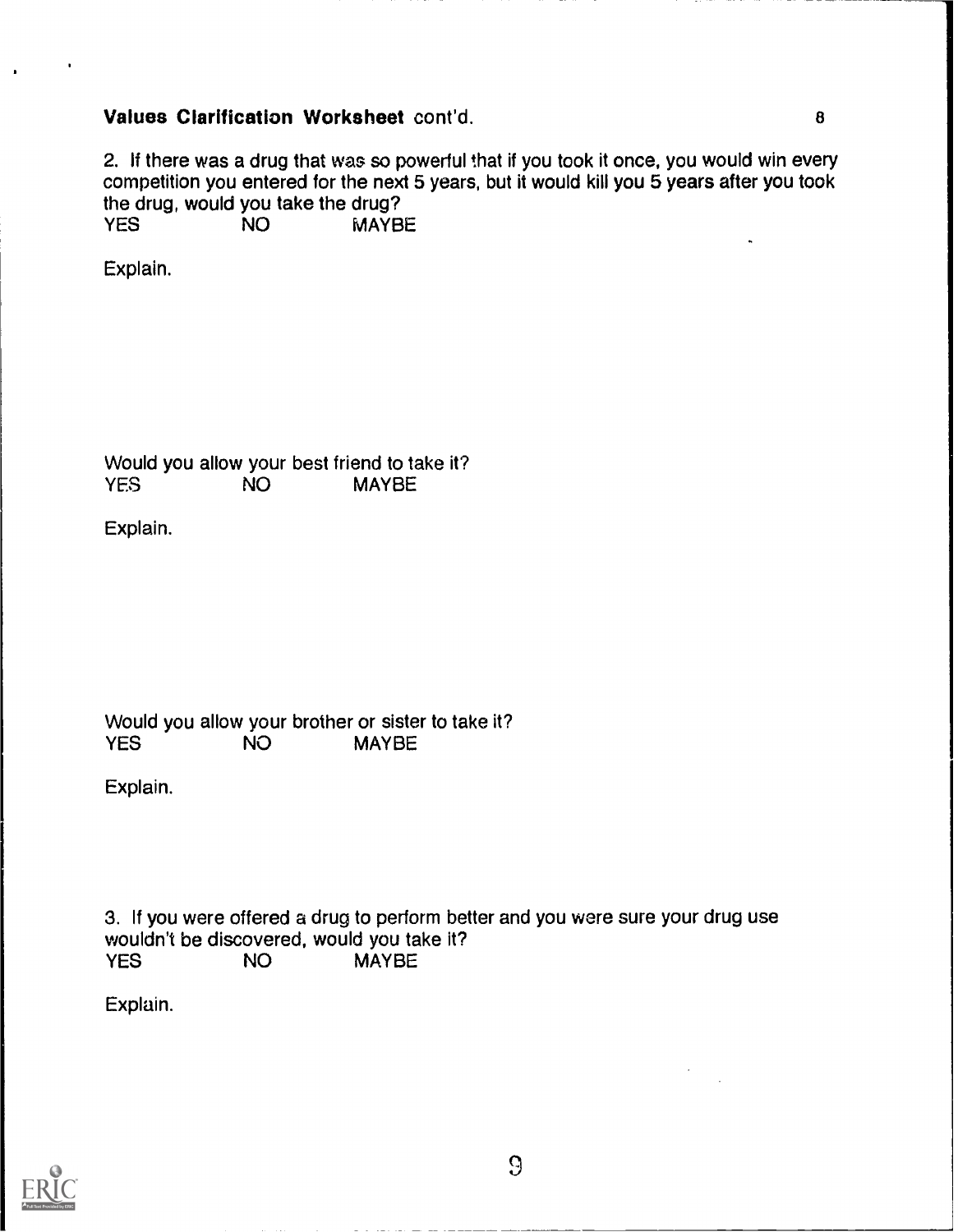# Values Clarification Activities

### **Introduction**

Value lines are an enjoyable and effective way of presenting issues to students, having them respond to statements, and having them interact with one another about their opinions and ideas. Students begin the activity by standing in the center of the room. Students will move along an imaginary line according to whether they strongly disagree, disagree, agree, or strongly agree with a statement. After each statement, individual students can be asked to explain why they moved where they did. Two students at opposite ends of the line can be asked to explain why they strongly agreed or disagreed and to summarize each other's viewpoint.

# Background Information

A variety of substances, procedures, or aids are used by Americans to look better, feel better, or to perform better. Americans often resort to quick fixes and shortcuts to look and feel better. We are bombarded with advertisements for pills, potions, powders, and gadgets which promise results fast. Using over the counter drugs and artificial aids is commonplace. Some of these products and aids are unproven scientifically, and may be unhealthy and unsafe. For athletes, using certain substances and artificial performance enhancing aids violates the spirit of fair play and competition and can result in disqualification.

"Many athletes have dealt with the issue of whether they have the right to alter their physical makeup to their 11 m satisfaction, which is why most who have taken performance-enhancing drugs feel no shame or embarrassment about it. They view performance-enhancing drugs as simply another tool, along with good nutrition, food supplements, and scientific physical training methods, to be used to achieve a goal" (Wright & Cowart, 1992). Until society's attitudes toward the importance of winning at all costs and physical appearance are altered, prevention of anabolic steroid use will be difficult. Exploration of attitudes related to sports and training aids can be a useful first step in preventing and reducing anabolic steroid use.

# Suggested Statements

The following suggested statements require that students use a combination of experience, knowledge, and opinions regarding use of various substances, procedures, or aids to improve athletic performance or appearance. Preparing overhead transparencies of each of the selected statements may be useful.

- 1. Using chemicals or artifical aids could destroy the chance to compete.
- 2. It is OK to drink colas or coffee to prepare for a big competition.
- 3. Performance enhancing drugs can mean the difference between winning and losing.
- 4. Using diet pills to lose weight is a healthy way to improve appearance.
- 5. Using a pain killing drug such as aspirin is an acceptable practice to enhance performance.

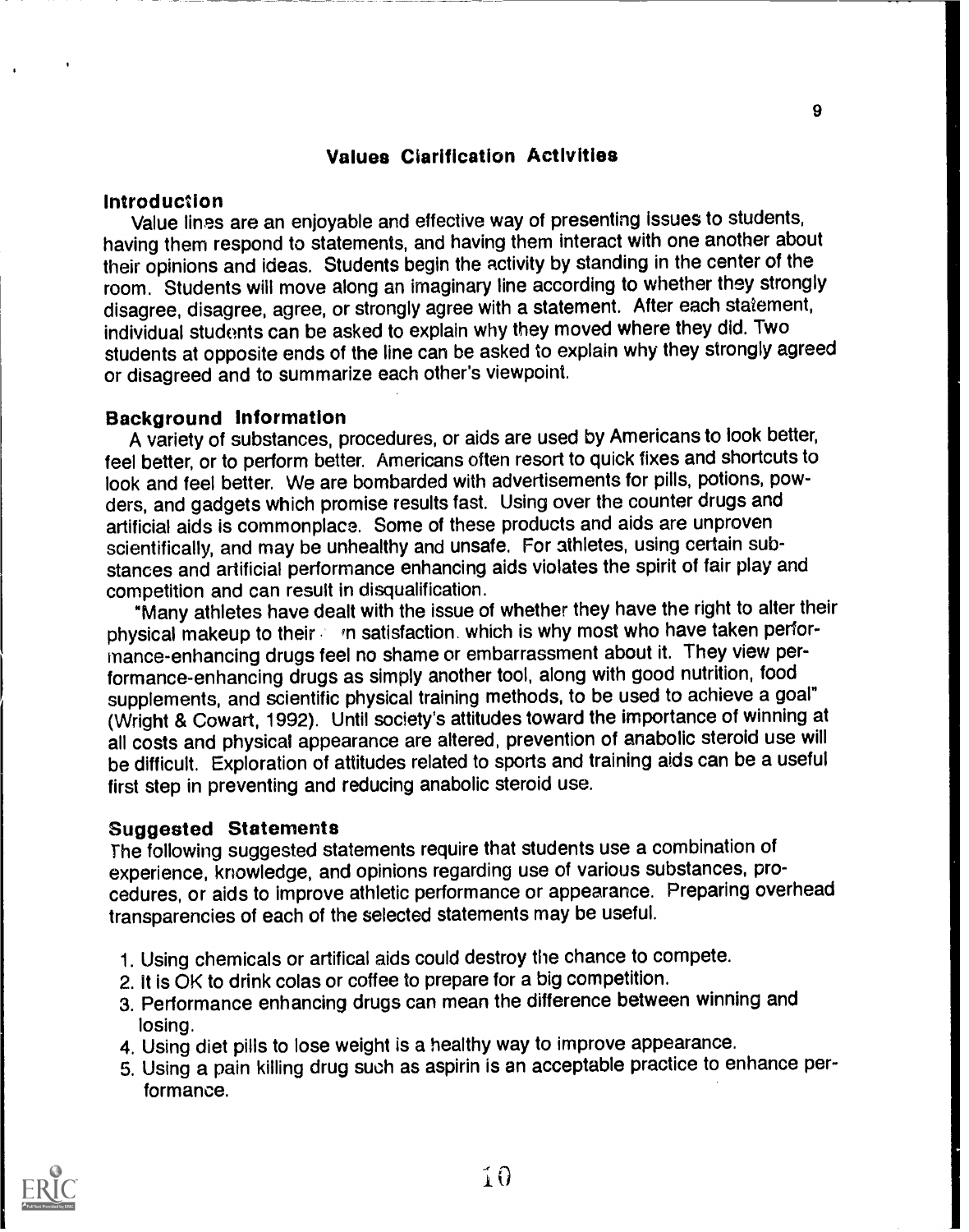- 6. Vitamin supplements are an acceptable and healthy training aid.
- 7. Using drugs to heal an injury is an acceptable practice.
- 8. It doesn't matter how you win, but whether you win.
- 9. It is all right to tape an injury and give an injection to decrease the pain so an athlete can continue to play.
- 10. Using chemicals to achieve a goal is simply a training tool.
- 11. Any drug that is used to improve performance is unfair.
- 12. A positive and healthy lifestyle will improve appearance and athletic performance.
- 13. Using a substance to make more red blood cells is an acceptable training aid.
- 14. Winning or losing determines an athlete's self-worth.
- 15. Using amino acid supplements is a healthy nutritional aid to building muscle.
- 16. If I had the money, I would change my appearance through cosmetic surgery.
- 17. Keeping body weight low to delay development of female athletes for competitive purposes is an acceptable training method.
- 18. The purpose of competition is to encourage and reward excellence.
- 19. People have the right to change their physical makeup or appearance to their own satisfaction for any purpose.
- 20. Some chemicals are helpful during training for sports.
- 21. Some chemicals will give a competitive edge at the time of a game or contest.
- 22. No chemical will consistently improve physical performance over time.
- 23. Chemical use is incompatible with the spirit, motivation, and desire to succeed required in competitive sports.
- 24. Using performance enhancing drugs to maximize potential is unfair.
- 25. Personal excellence is more important than winning.

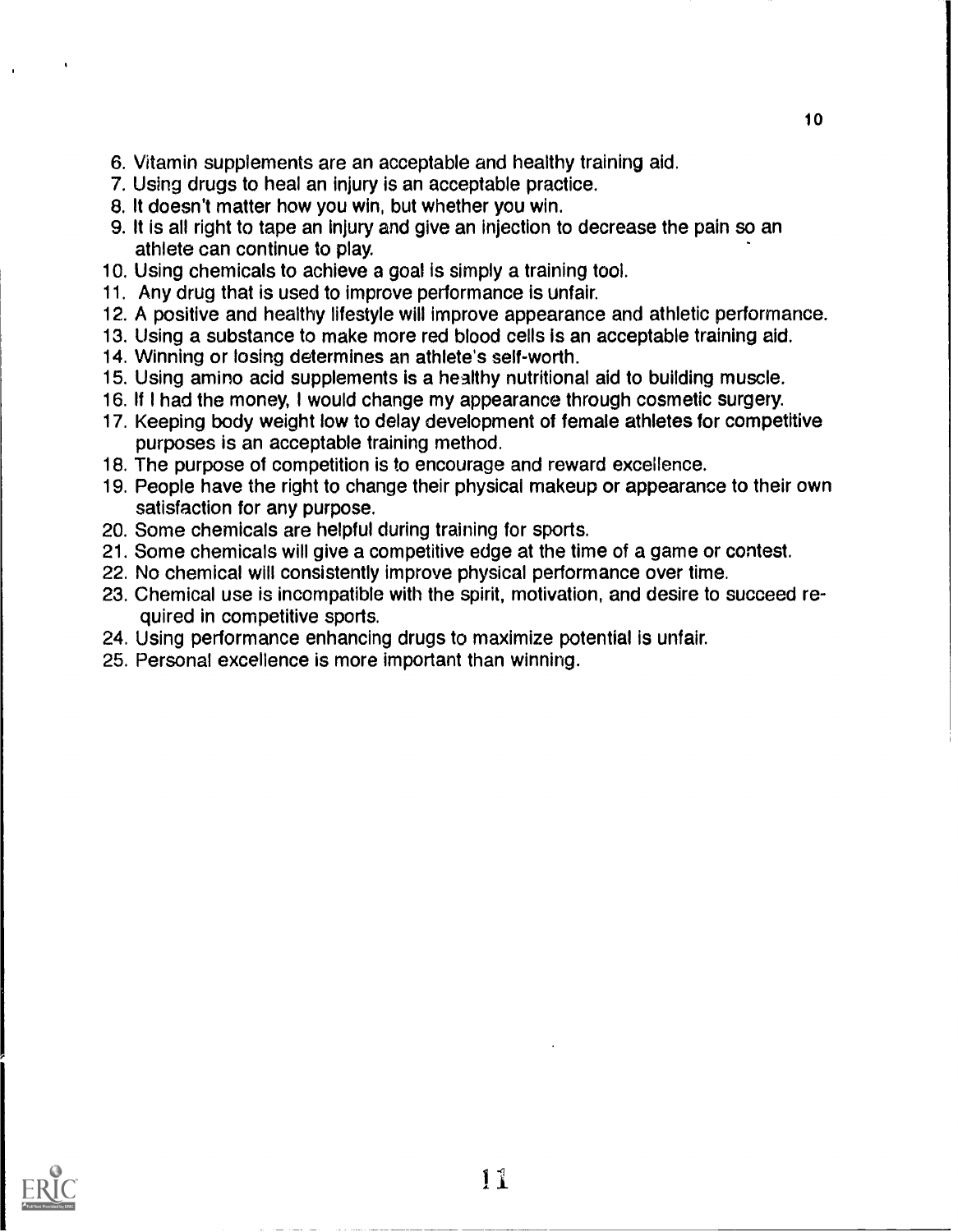# Decision Making and Problem Solving Activities

11

Preparing a plan and practicing for competitive activities helps to insure a successful performance. Yet, when people walk into the real thing, it is slightly different. Good training and practices try to simulate the real situation as much as possible. The same is true for dealing with drug issues. Planning to say no is great. Actually doing it can be much more difficult. One way to assist students to follow through with their decision to say no to drugs is to present students with real life situations. Deciding what they will say and do if they find themselves or their peers in a similar situation can be a helpful exercise.

Three situations for drug use are presented. if students are to remain independent in their decision about using anabolic steroids, they need opportunities to decide what course of action they will take and what their alternatives are in specific situations. Students should try to visualize each situation as realistically as possible. Encourage students to relate it to their own situations and experiences and to add whatever details will make the situation more meaningful for them. Provide worksheets so students can think about, visualize, and write down a) what they would think or say to themselves in the situation to avoid drug use; b) what they would say out loud to others in the situation to help them refrain from drug use; and c) what they would do in the situation to stand by their decision. A sample worksheet is provided.

# Planning to Say No

### Situation #1

Phil was into football, and his successes were the envy of many of his peers. At 15 he saw the progression of size, strength, and athletic ability (plus the scholarship offers) of guys at the gym where he worked out. Phil had reached a point in his strength development program where no matter what he did, there was no Increase in his size or his strength. He was really frustrated. A friend at the gym felt that steroids had contributed to his personal improvements. Phil was impressed by the gains his friend had made, so Phil considered using anabolic steroids too.

### Situation #2

The state track meet was coming up in a few weeks. Jill, a sprinter, would face the toughest competition of her young career. She had a'-eady received some athletic scholarship offers, but not from the college where her boyfriend had already been accepted. Her only hope to go to the same college as her boyfriend was to get an athletic scholarship. Her grades were not good enough to win an academic scholarship. Jill felt she had to win her events to get the scholarship. She had heard that some of the girls who had already qualified for the state finals were using anabolic steroids. Some of her teammates told her that she had better use the drugs, too, or she was sure to lose.

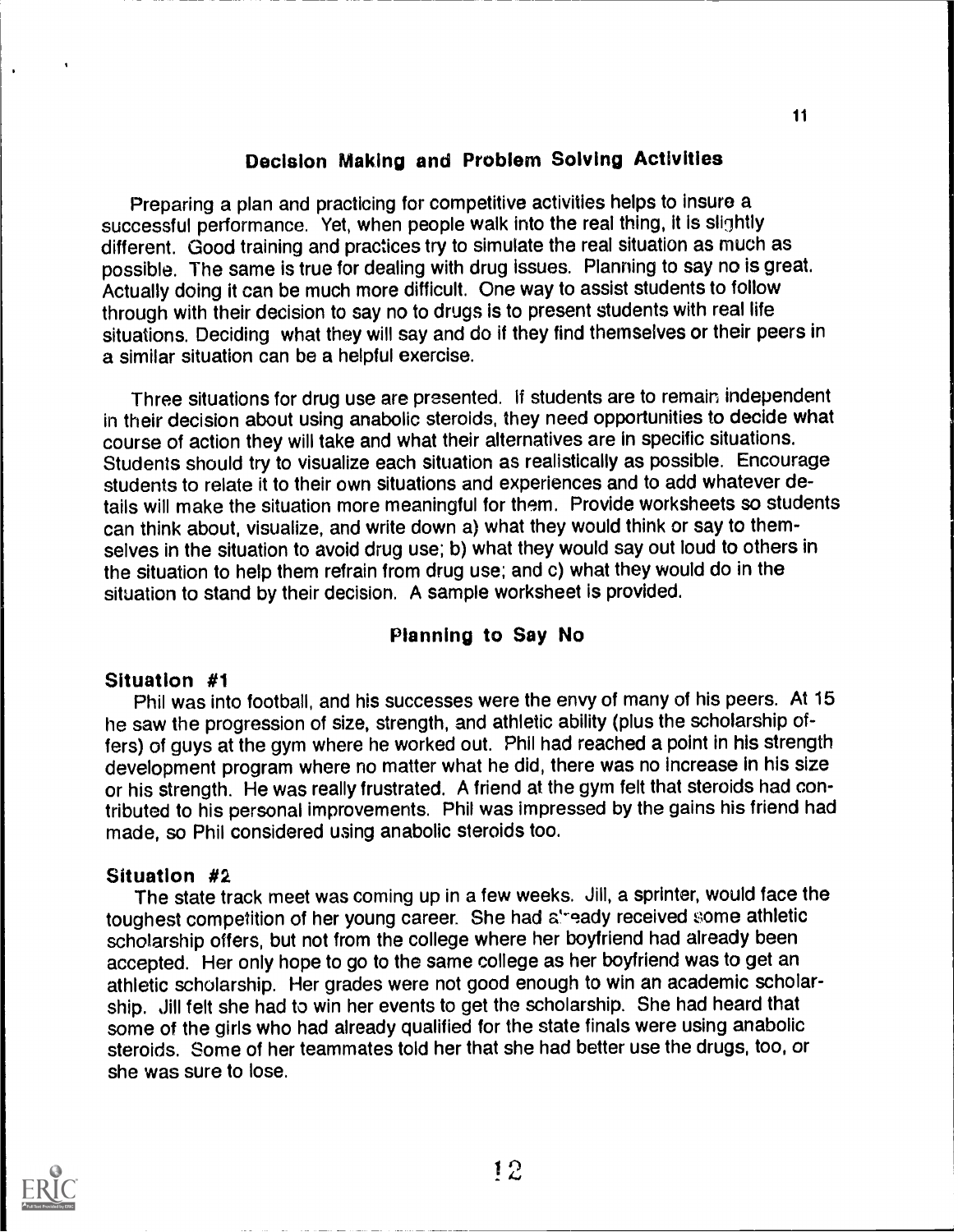# Planning to Say No Sample Worksheet

If you are to remain independent in your decision about using anabolic steroids, you can practice deciding what course of action you will take and what your alternatives are in specific situations. This activity can also help you to understand why others may be tempted to use performance enhancing drugs and what you can do to help them to avoid the drugs. Pretend that you are the person in the situation described below that is considering using anabolic steroids. Try to imagine each situation as realistically as possible. Relate it to your own situations and experiences or relate the situation to someone you know. Add whatever details that will make the situation more meaningful to you. Then think about, visualize, and write down a) what you would think or say to yourself in the situation to avoid drug use; b) what you would say out loud to others in the situation to help you refrain from drug use; and c) what you would do in the situation to stand by your decision.

### Situation #3

Wayne and Terri are lifting partners who work out at an inner city gym together. Both Wayne and Terri have entered a body building contest. Wayne had used steroids but had stopped before he met Terri. Wayne was certain that the only way that he could win the contest was to use steroids again. Wayne thought Terri ought to use them too. Wayne convinced Terri that "she could really be someone special if she took steroids." Terri also believed almost all female body builders were using steroids. Wayne told Terri that You look good enough to enter the competition, but not good enough to win. You need something else to help you win. Since we do everything else together, we can do this together. You can inject me and then I'll inject you and then go work out. It'll be great and you'll be good enough to win. Let's do it together."

What would you think or say to yourself in this situation?

What would you say to others in this situation?

What actions would you take in the situation?

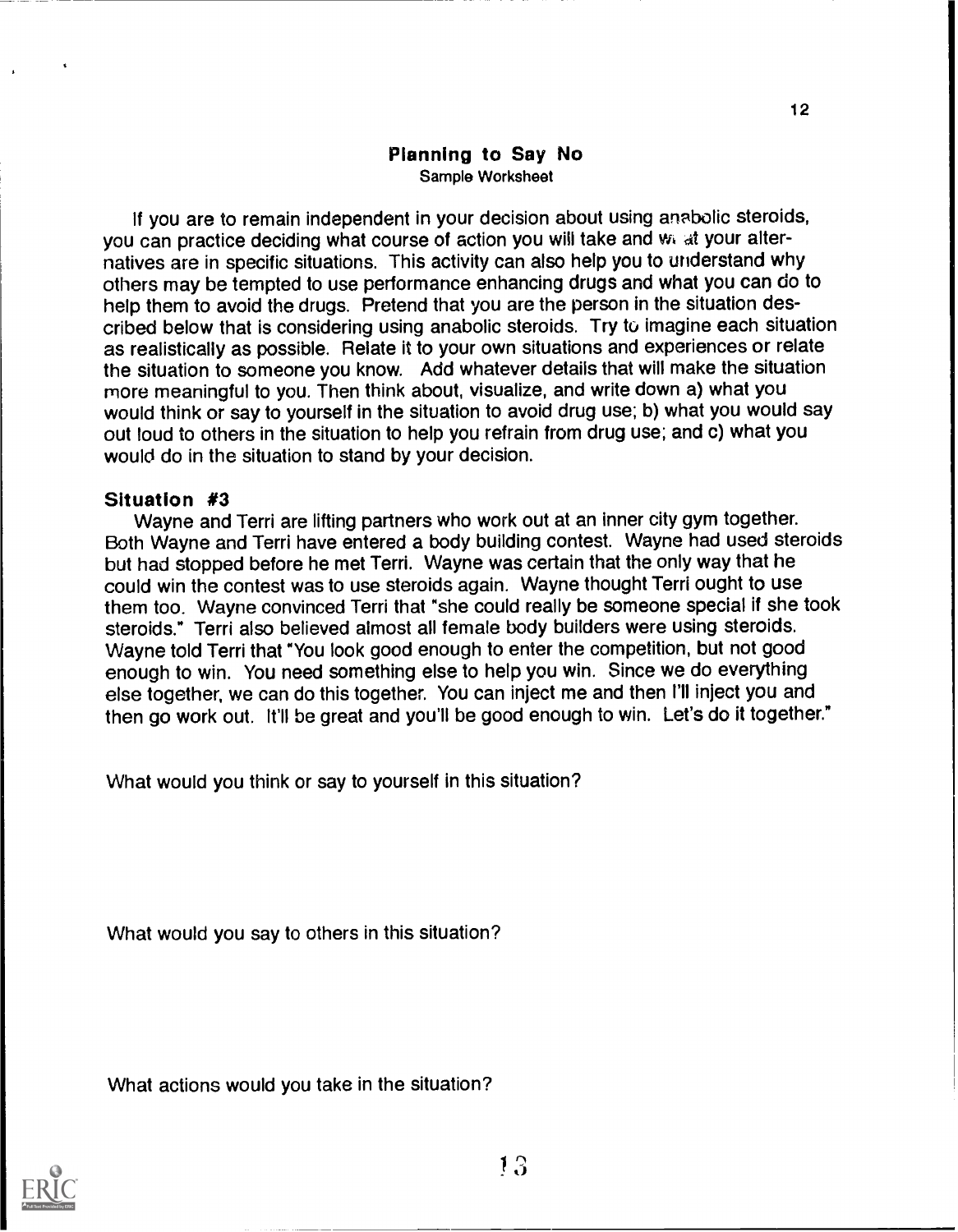### Decision Making and Problem Solving Activities

In making a decision whether to use drugs to improve appearance or to improve physical performance, individuals must think about the effects the substance might have on body, mind, and spirit, about the benefits and risks of using the drugs, and about how to become the most successful that he or she Is capable of being. Decision making and problem solving activities allow students to examine issues, alternative soluctions and possible conseuences of those solutions without experiencing the consequences directly. Students need to know the consequences of their actions without directly experiencing them, especially when the consequences can include jail terms, fines, expulsion from school or from athletic teams, or serious health problems. Provide worksheets to help individuals make decisions and select an appropriate course of action before they are faced with making on-the-spot decisions outside of the classroom.

### Weighing the Evidence

Directions: For each case study:

- 1. Identify the factors which led to the decision to use or not to use anabolic steroids.
- 2. List the consequences of the person's decision.
- 3. Describe why you believe this was a good or a poor decision for this person.
- 4. List alternatives which were available for this individual.

#### Case Study #1

Evelyn's dream had always been to be an Olympic gold medalist in the 100 meters. She dreamed that her name would go down in history as one of the best sprinters of all time. When she was told that athletes from other countries could not be beaten in the sprints because they had better coaching, better athletes and a knowledge of performance enhancing drugs, she was determined to prove them wrong. She had seen what those drugs had done to other female athletes. "They were always on the edge. The slightest thing would set them off. They were always angry. They couldn't sleep and had terrible workouts because they were so tired." She didn't want that. She had also seen the terrible depression they went through when they came off the drugs. "I couldn't put myself through all that." At 31 and 3 gold medals later, Evelyn believes she is still performing at her best. "In fact, I am turning in better performances than I did 4 years ago. My decision to remain a natural athlete has made it possible to achieve my goals and has prolonged my career."

#### Case Study #2

Jim was looking forward to his senior year on the basketball team. He was the starting point guard on a team of 5 returning starters who finished second in the state last year. Over the summer, Jim had prepared wel: '<sub>Di</sub> ine upcoming season. He had followed the running and strength development program his coach had given him. Coach said it would make him stronger and quicker. Jim believed what his coach told him, but he thought it might not be enough to get a basketball scholarship. Jim started using steroids. Unfortunately, Jim won't be playing this season. He was dismissed from the team because he had beaten his girlfriend up after a party to celebrate the team's first victory of the season. Jim had taken steroids before going to the party because he was nervous and thought the steroids might give him a sense of control and confidence to handle any situation. He was angry when he left the party to drive his girlfriend home. They got into an argument over her conversation with another boy. Jim thought he was coming on to his girlfriend. The girlfriend tried to explain that she was talking to the boy about the team's victory earlier that night.

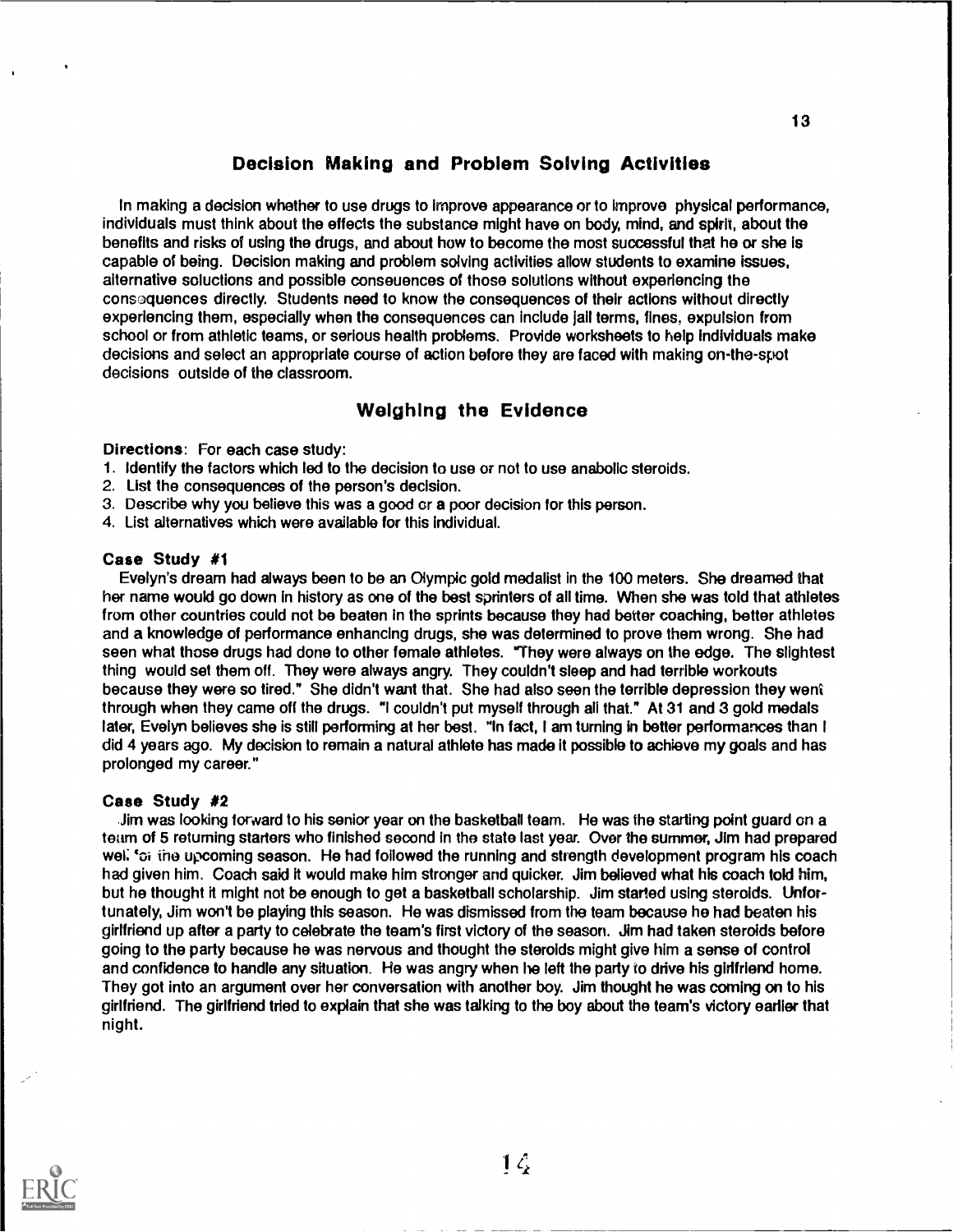### Weighing the Evidence Sample Worksheet

In making a decision whether to use drugs to improve appearance or to improve physical performance, you must think about the effects the substance might have on your body, mind, and spirit, about the benefits and risks of using the drugs, and about how to become the most successful that you are capable of being. This worksheet will help you to examine issues, alternative solutions and possible consequences of those solutions without experiencing the consequences directly. It will also help you make decisions and select an appropriate course of action before you are faced with making on-the-spot decisions outside the classroom.

### Case Study #3

At the age of 15, Michael felt skinny and weak compared to other boys. His classmates picked on him and teased him because he was small. He began to work out every day with a set of weights. He built up his muscles so that at age 16, he was 5'9" and weighed 165 pounds. But Michael wasn't satisfied. He wanted to be even bigge. That's when he discovered steroids. He bought some illegally at a local gym. Soon he was up to 193 pounds. But Michael began to have violent mood swings. He would fly into anger over little things. His grades began to slip. His family and friends noticed that he was often deeply depressed. At the age of 17, Michael shot himself in the head with a rifle and died. His sister said, "Steroids pulled the trigger."

1. Identify the factors which led to the decision to use or not to use anabolic steroids.

2. List the consequences of the person's decision.

3. Describe why you believe this was a good or a poor decision for this person.

4. List alternatives which were available for this individual.

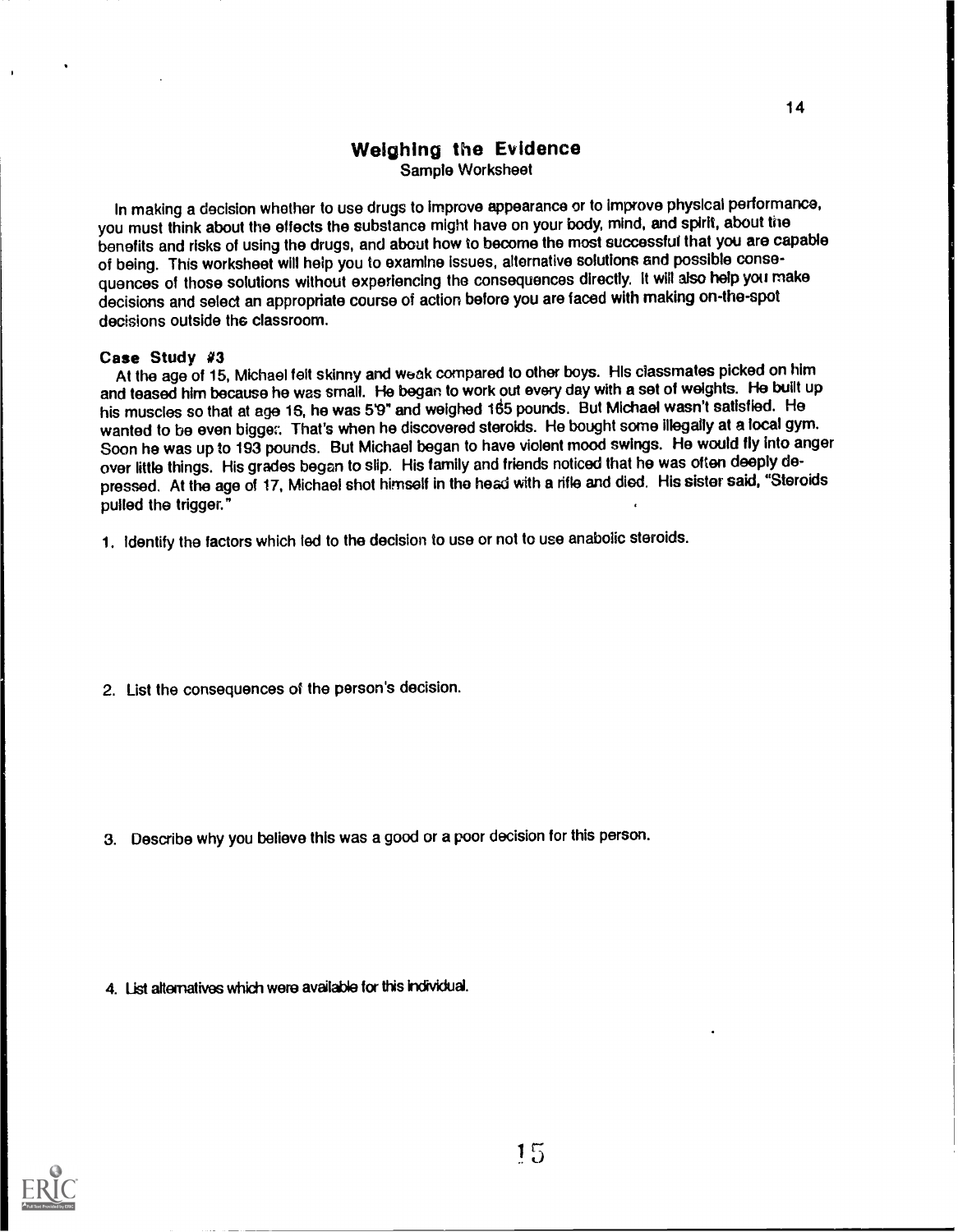### Using Games to Teach Information About Anabolic Steroids

Wel!-known games such as Tic-Tac-Toe, volleyball, football, and baseball can be used to actively involve students in learning information about anabolic steroids. Student objectives could Include but are not limited to recalling or explaining key terms, definitions, and ideas. Four examples are described here. Each game can be used to introduce new material or for reviewing and/or reinforcing material with which the students are already familiar.

For each of the games, pi epare questions about anabolic steroids with three levels of difficulty: easy, medium, and difficult. Questions with acceptable answers can be typed or written on colored paper, coded for the degree of difficulty. Another way is to type or write the questions and answers on white paper and code them for difficulty by placing an E (easy), M (medium), or D (difficult) in one porner of the paper. Put the questions for each category Into a separate envelope. Set a time limit for responses to questions. A typical time limit would be 30 seconds.

### Tic-Tac-To e

Classroom Organization Divide students into partners.

#### Rules

Provide a diagram of the tic-tac-toe grid for students to draw on a piece of paper (Figure 1). Xs or Os earned with correct answers to easy questions are placed in the corner squares, medium questions in the middle squares, and difficult questions in the center square. Once a player selects a question difficulty level, their opponent reads the appropriate level question. The first player answers and if correct, places their symbol, X or 0, in the tic-tac-toe grid.

Missed questions are returned to the envelope and remain in play until answered correctly. Players continue taking turns until the game is won or a draw is declared. A new game is started and play continues until all questions have been answered correctly.

#### Variation

Students are divided into 2 teams. The teacher or a student may read the questions if desired. The teacher can decide whether or not to supply correct answers to missed questions. The game Is more challenging if the answers are not provided.

| <b>EASY</b>   | <b>MEDIUM</b>    | <b>EASY</b>   |
|---------------|------------------|---------------|
| <b>MEDIUM</b> | <b>DIFFICULT</b> | <b>MEDIUM</b> |
| <b>EASY</b>   | <b>MEDIUM</b>    | EASY          |

Figure 1 Tic-Tac-Toe Grid

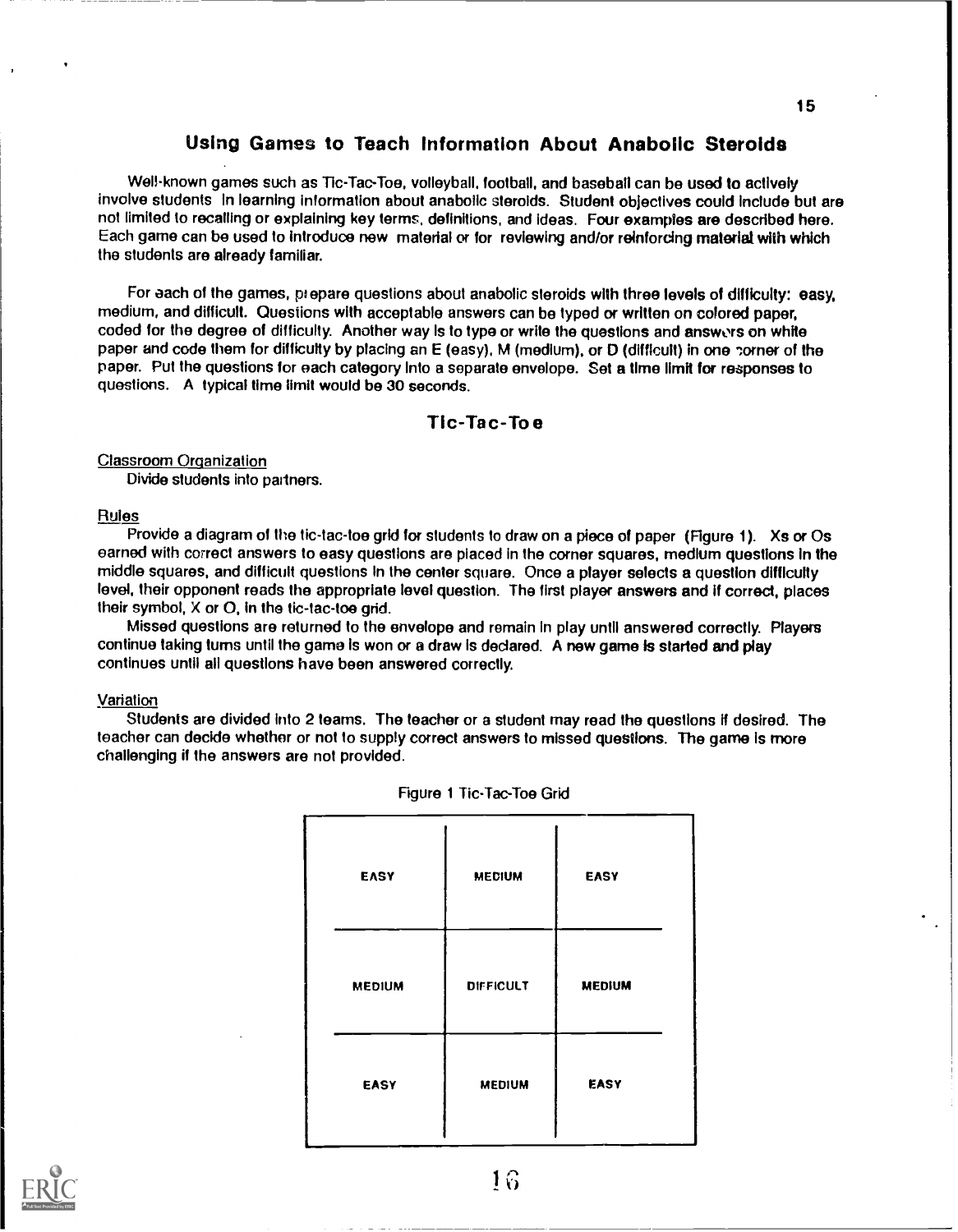### Verbal Volleyball

### Classroom Organization

Organize chairs or desks into 3 rows per team, facing each other.

### **Questions**

Easy questions go to the passers (back row). Medium questions go to the setters (middle row) and difficult questions go to the spikers (front row).

#### Rules

The students are organized into two teams and a coin is flipped to determine which is the offensive team. The team serving the ball is the offense and the team receiving the ball Is the defense. The individual in the offensive serving position draws and reads an easy question to the passers. If they answer correctly, the server draws and reads a medium level question to the setters. If they answer correctly, the server draws and reads a difficult question to the spikers. If they answer correctly, the referee draws and reads questions in the same order to the offensive team. The question series continues until one team misses. If the defense misses, a point is awarded to the offense. If the offense misses, a side out is awarded to the defense and team members rotate. By rotating, each student has the opportunity to respond to questions at all three levels of difficulty. Points can be scored only by the offensive team.

### **Penalties**

Penalties are assessed by the referee for answering out of turn, or any inappropriate classroom behavior. For defensive team penalties, a point is awarded to the offensive team. For offensive team penalties, side out is awarded to the defensive team.

### Variations

The game may be focused on individuals, small groups, or the entire team depending on how the teacher wants to direct who may respond to the questions.

### Football Follies

#### **Questions**

Easy questions are worth 5 yards. Medium questions are worth 10 yards. Difficult questions are awarded 15 yards.

#### **Rules**

A diagram of a football field including yard markers is made on the chalkboard. The students are organized into teams and choose the order in which they are to respond to a question. A coin is flipped to determine which is the offensive team. The offensive team student whose turn it is to answer a question, chooses the difficulty level/vardage. The referee draws and reads the question. If the question is answered correctly the yards are awarded. The offensive team has four chances to make a first down or 10 yards. If they succeed, they continue with four more chances. If the y fail, the defensive team is awarded the ball and has four opportunities to make a first down.

### **Penalties**

Penalties are assessed by the referee for answering out of turn or for any inappropriate classroom behavior. The penalty cards are shuffled and one is drawn and assessed against the guilty team.

### **Materials**

A white penalty flag is needed for the referee to drop when a penalty is to be assessed. Penalty cards

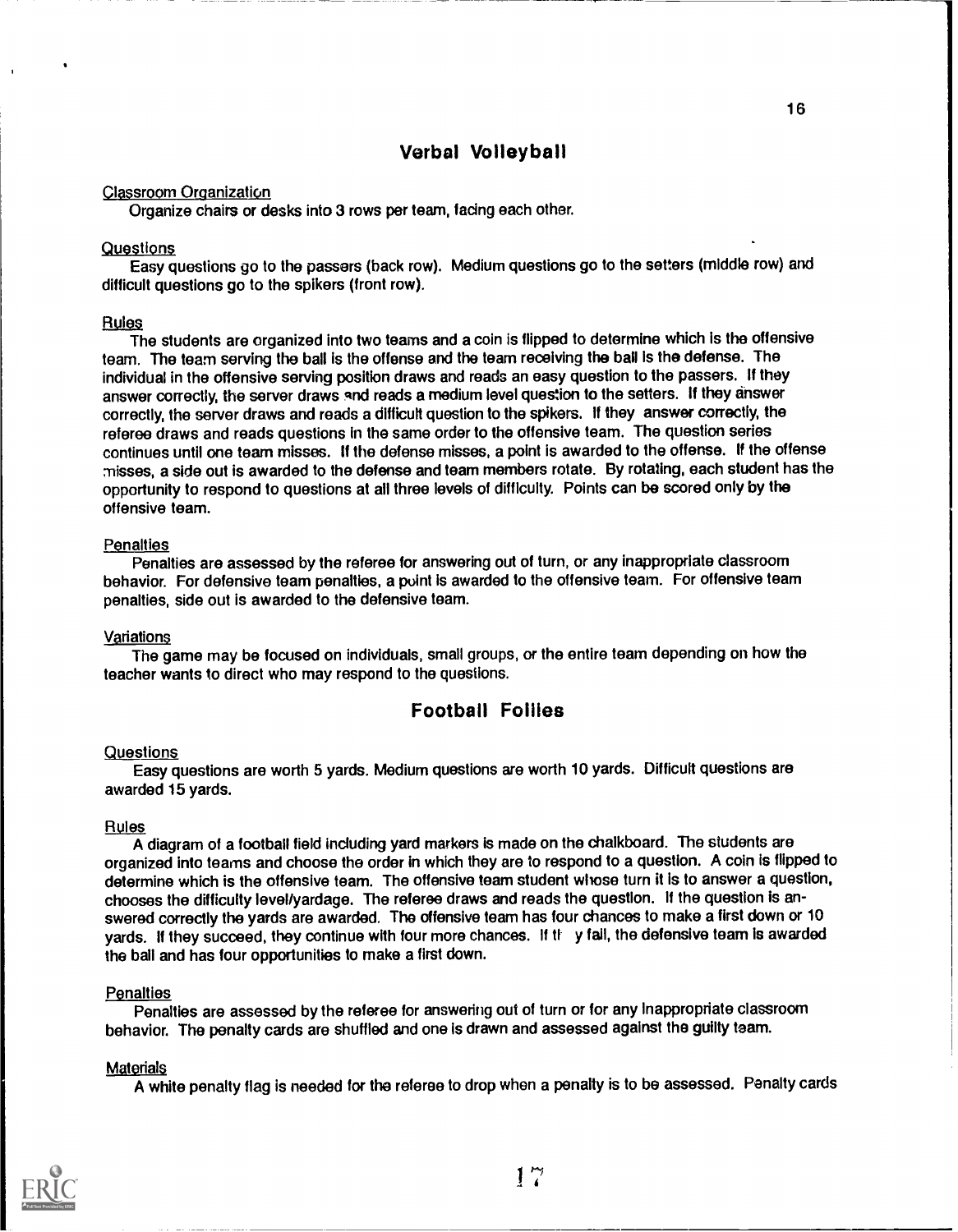consisting of 5, 10, and 15 yard losses should be made on 5 x 8 cards. If the penalty is against the offensive team an additional card, "fumble," should be added. A paper football marked with an arrow placed on the playing field marks direction and progress toward a touchdown (7 points).

### Baseball Boogaioo

#### Classroom Organization

The classroom should be organized into a diamond shape with chairs for bases and player positions.

#### **Questions**

Easy questions are worth a single. Medium questions are worth double. Difficult questions are worth a triple. Questions with a greater level of difficulty are required for this game. The most difficult questions are awarded a home run.

### Rules

The students are organized into two teams and choose their batting order and field position. A roster must be submitted to the umpire. A coin is flipped to determine which team is at bat. The offensive team student whose turn it is to answer a question chooses the difficulty level/number of bases. The umpire draws and reads one question. The Individual at bat has only one strike to correctly answer a question. If the question is incorrectly answered the team in the field has the opportunity to throw the batter out by answering a question of equal difficulty. Single and double questions are answered by the infield (as a group). Triple and home run questions are answerer: by the outfielders (as a group).

If two base runners reach base safely, the defense may attempt to answer two additional double questions in order to make a double play. If they miss one question, the lead runner advances one base. If they miss both questions, one runner scores and the other advances one base. Players advance bases as forced by the hitters following them.

#### **Penalties**

Penalties are assessed by the umpire for answering out of turn or for other inappropriate classroom behavior. If an offensive player breaks a rule, an out is then assessed. If a defensive player breaks a rule, a walk is given to the player at bat.

### Sample Questions

#### EASY

If you use steroids you may suffer nervous tension, paranoia, and antisocial behavior. T

Male steroid users risk breast development. T

The age, size and sex of an individual can affect the effects steroid use will have on that person. T

If a woman takes steroids, they will have no effect on her menstrual cycle. F (Steroids disrupt the menstrual cycle.)

"Stacking" is a term used to describe the way a user takes his/her steroid dosages. T

"Cycling" is the term used to describe the time schedule for steroid dosages. T

Female steroid users risk the development of a shrill voice and loss of all hair. F (Females risk a deepening of the voice and development of excess facial and body hair.

Name a penalty for obtaining anabolic steroids without a doctor's prescription. (fine, jail term, disqualification)

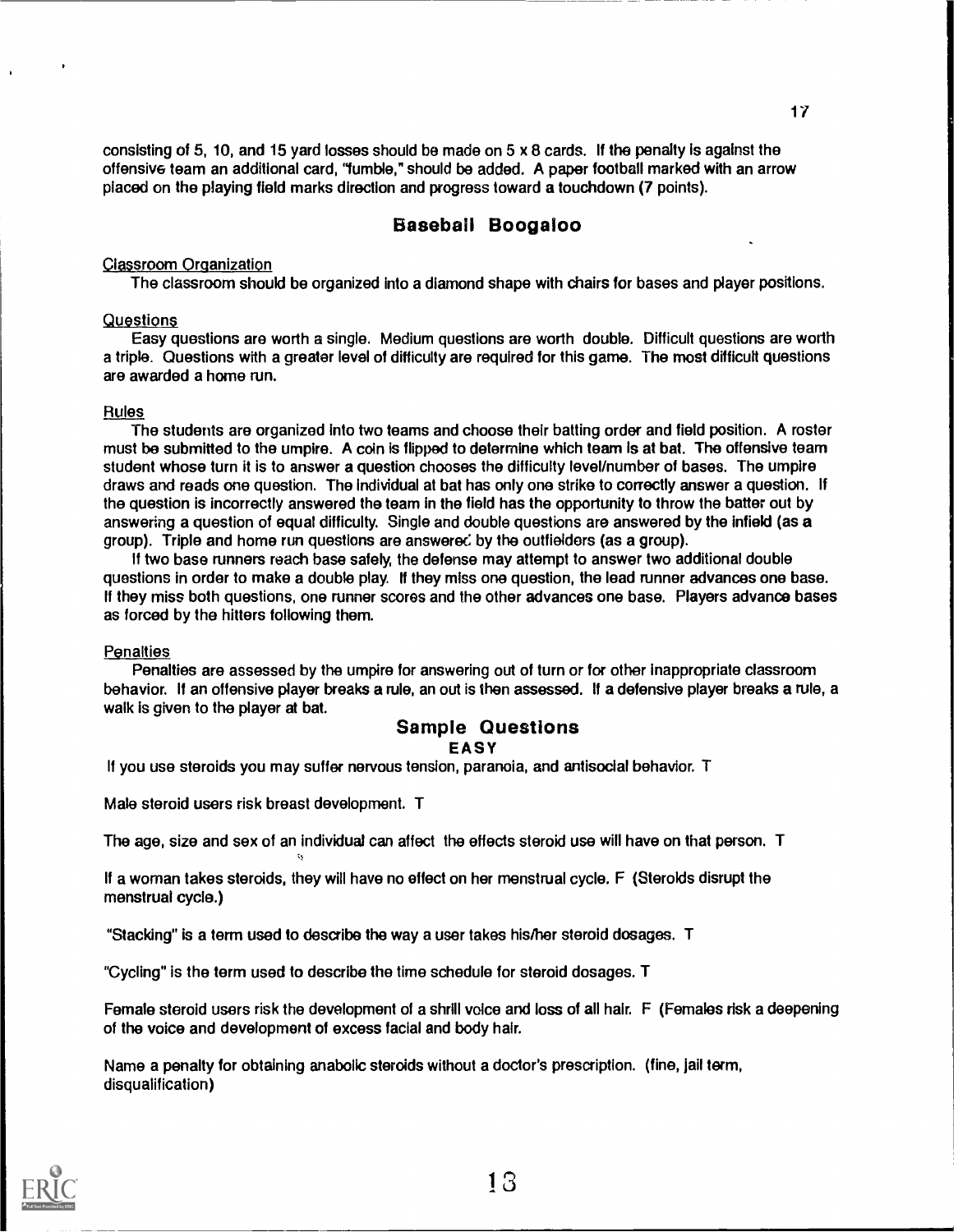Adolescents who use steroids will exceed expected height at maturity. F (Steroids cause stunted growth in adolescents due to premature closure of the growth plates of the long bones.)

Which of the following are possible side effects of using anabolic steroids?

- A. liver damage
- B. heart disease
- C. uncontrollable anger
- D. all of the above

Which one of the following groups of players is most likely to use anabolic steroids?

- A. football players
- B. wrestlers

C. body builders

D. baseball players

### MEDIUM

The acne that appears as a result of steroid use is not serious and goes away when steroids are discontinued. F (If you use anabolic steroids, you risk serious acne that may leave permanent scars).

Men report an increased sex drive after initial steroid use, but decreased sex drive after repeated use. T

Steroids cause the testicles to shrink and sperm production to be reduced. T

What are the "muscle building" effects of anabolic steroids called? (anabolic effects)

What are the masculinizing effects of anabolic steroids called? (androgenic effects)

Which of the following can result from steroid use?

- A. high blood pressure and water retention
- B. irregular heart beat
- C. kidney damage
- D. decreased blood cholesterol

People who use anabolic steroids

A. may suffer withdrawal symptoms when they stop using

- B. will always suffer severe side Affects
- C. cannot become addicted to these drugs
- D. are not likely to begin using other drugs

What is one of the main motivating factors to use anabolic steroids?

- A. pressure from a coach
- B. peer pressure
- C. obtaining an athletic scholarship
- D. coping with stress and anxiety

Anabolic steroids purchased on the black market

- A. are often made under sanitary conditions
- **B.** may not contain active ingredients
- C. are always sterile
- D. make up a small percentage of anabolic steroid sales

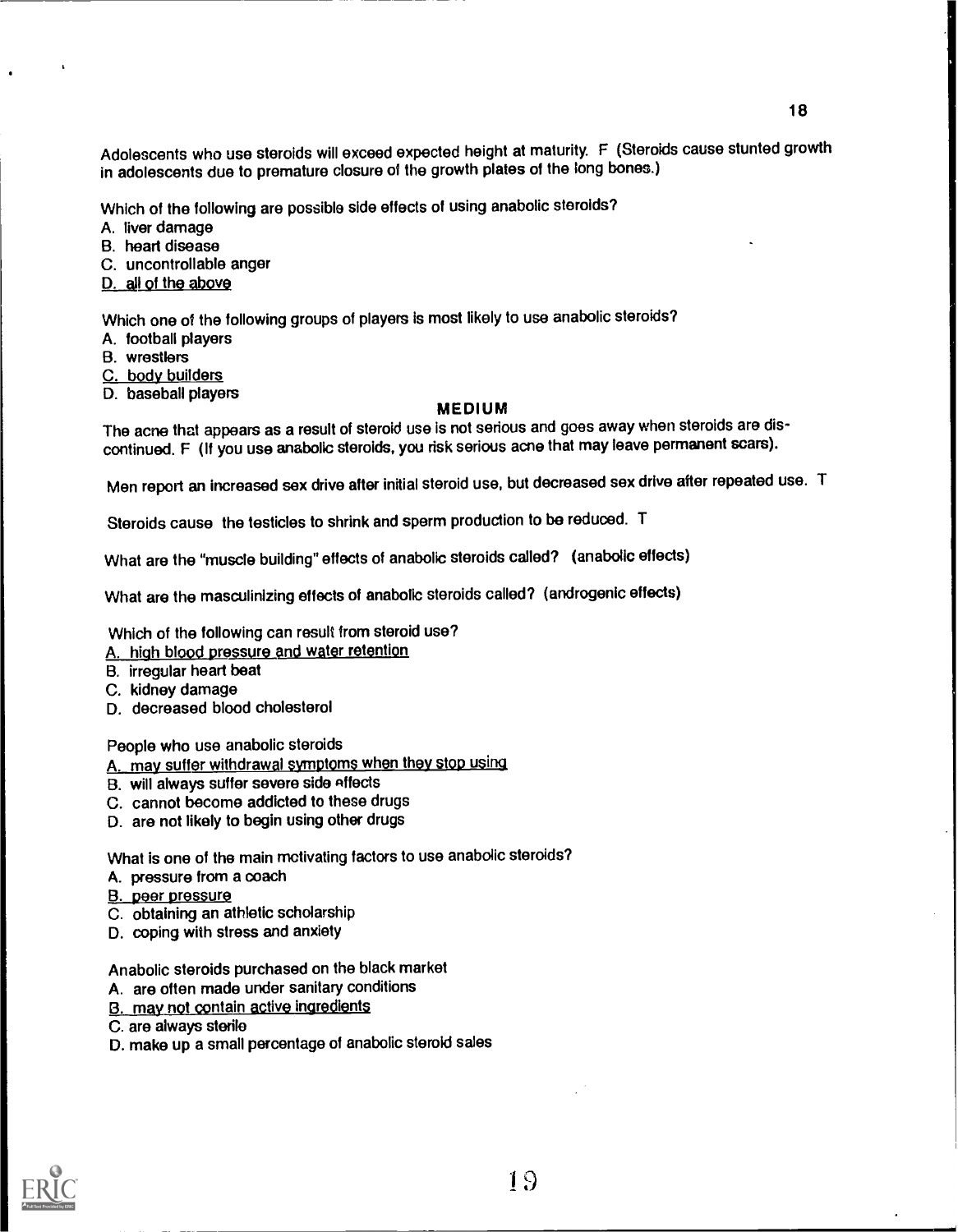Anabolic steroid use promotes

- A. weight loss
- B. sterility
- C. increased height
- D. mental well-being

Which one of the following is a reversible effect of anabolic steroids?

- A. deeper voice in women
- B. closure of the growth plates of the long bones
- C. male pattern baldness
- D. hypertension

### DIFFICULT

How do anabolic steroids cause an Increase in the size of a muscle? (Cause nitrogen and protein retention in muscles)

What kind of anabolic steroids has the longest lasting effect? (Injectable)

What kind of anabolic steroids remains in the body longest? (oral)

Name one medical use for steroids. (anemia, breast cancer, osteoporosis, asthma, malnourishment, endometriosis)

The performance enhancing effects of anabolic steroids include

- A. prevention of injuries
- B. increased aerobic endurance
- C. increased muscle mass
- D. all of these

The side effects of anabolic steroid use:

- A. are almost always permanent
- B. are always dangerous
- C. are impossible to predict accurately
- D. all of the above

Which one of the following is most frequently reported by teenagers as a source of anabolic steroids?

- A. friends
- B. dealers
- C. athletic trainers
- D. coaches

Which one of the following is a sign of anabolic steroid use?

- A. dear skin
- B. dry skin
- C. profuse sweating
- D. clear eyes

(Source: Tic-tac-toe by Mary Lawler and Using team games to teach health by Mark A. Croson and RoseAnn Benson. Health Education Teaching Ideas: Secondary, rev. ed. Richard Loya and Loren B. Bensley, Jr., eds. Reston, VA: AAHPERD, 1992.)

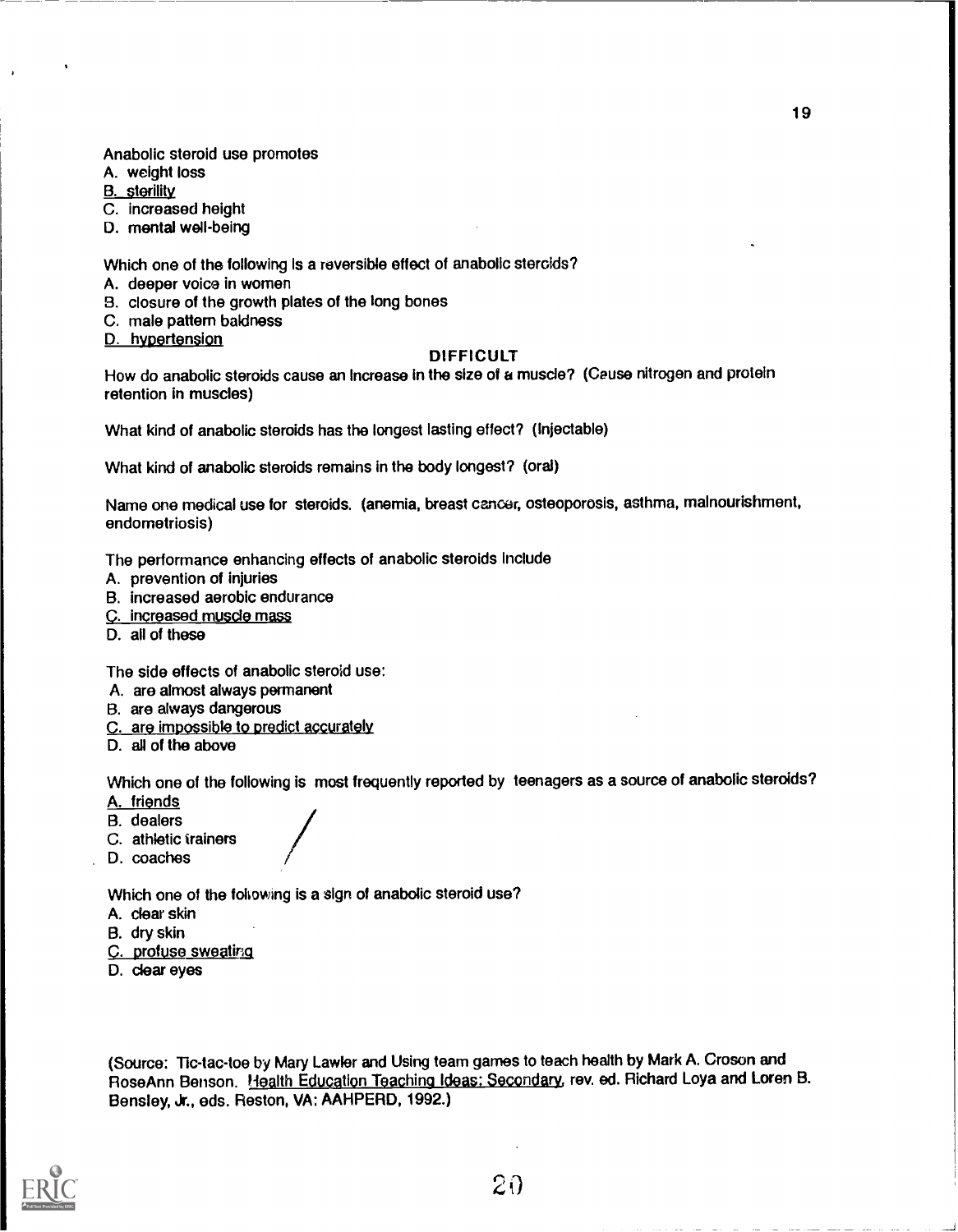### Preventing Anabolic Steroid Use

Education plays a key role in the prevention of anabolic steroid use. If education programs are to be successful, it will involve the -ordination of efforts of many individuals and groups of individuals who influence adolescent's decisions to use anabolic steroids. The prevention activities of all these groups need to be coordinated to insure that adolescents are receiving consistent messages.

Anabolic steroid education should be incorporated into existing broad-based prevention efforts which reflect a student's whole environment of school, home, and community. Parents need to be educated and involved so that they understand the powerful role modeling they exhibit and to help them reinforce at home the school-based prevention efforts.

It is important that parents, students, school administrators, teachers, coaches, and community members unite in developing attitudes, actions, and activities that enable adolescents to perform at their own peak performance level and to look and feel their best through sensible nutrition, physical training, and positive reinforcement.

#### Strategies for Schools

Develop a substance abuse policy with specific guidelines for anabolic steroid use.

'Provide anabolic steroid education training for staff members (administrators, teachers, counselors, and coaches).

'Include parents in anabolic steroid education programs.

\*Provide school-wide coordination of all anabolic steroid education efforts.

#### Strategies for Teachers/Coaches

'Avoid sending mixed messages. Take a stand against steroid use - silence condones.

'Establish team policies which discourage the use of all ergogenic aids.

'Evaluate the progress of each individual. If gains are not satisfactory, make changes in the training program.

'Help to fill in the gaps between sacrificing everything for success and analyzing costsand benefits so that no inordinately high risks are involved.

'Have an understanding of steroid education objectives.

'Discuss dangers of steroid use with parents, other staff, and student athletes.

'Provide alternative strength development and conditioning programs.

'Clearly communicate the alcohol/drug policy to parents and students.

'Help student athletes learn how to cope with the stress of competition.

### Strateaies for School Counselors and Substance Abuse Professionals

'Become knowledgeable in all aspects of steroid abuse.

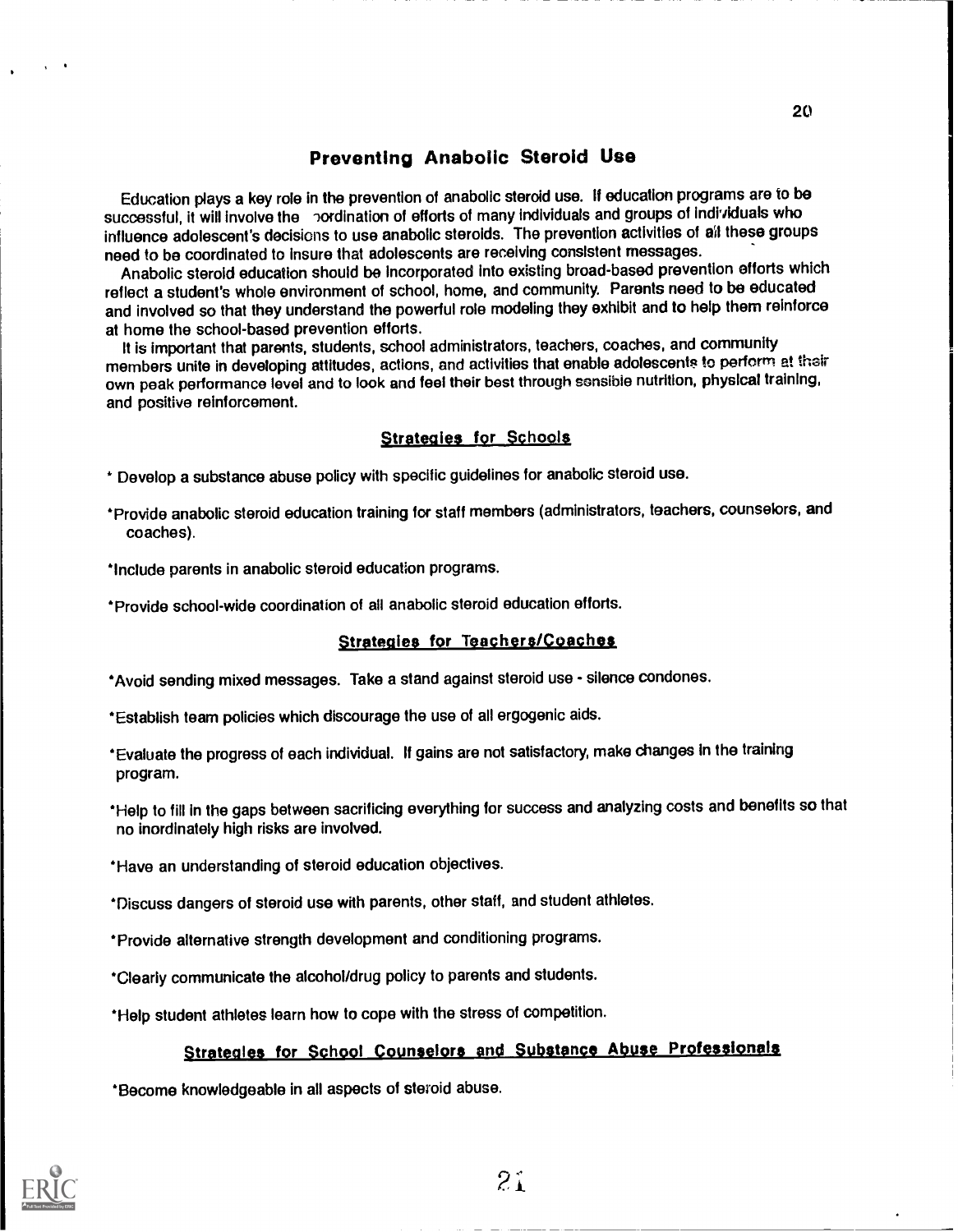\*Identify yourself as a consultant to parent groups, school teams, administrators, coaches, and teachers.

'Help to identify ways to increase your school's involvement in school-based training and conditioning of athletes, using high school athletic trainers and steroid abuse monitoring and prevention.

'Consult with coaches and team captains to define ways they can increase peer influence to reduce the incidence of drug abuse, including steroids.

'Assist coaches and health and physical education teachers to be better informed about the psychosocial dimensions of anabolic steroid use.

### Strategies for Students

\*Be drug-free.

'Understand the dangers of steroid use. Talk to parents, coaches, and teachers.

\*Learn healthy methods of increasing strength.

'Exhibit good sportsmanship; keep competition In perspective.

'Encourage friends to be drug-free.

### Strategies for Parents

\*Help children keep sports in perspective and maintain a balance of activities.

- 'Encourage children to rely on their own talent, training, confidence, and determination to produce the performance level for which they are capable.
- \*Be aware of the messages you are sending. Stress realistic expectations and focus on the fun of participation rather than winning.
- \*Foster your children's self-esteem based on their intrinsic qualities, rather than appearance and performance.
- 'Help your children understand that there are no easy, quick answers or shortcuts to reaching their goals. Teach them to set short and long-term goals and to celebrate small successes and Improvements. They need to know that these efforts take time and personal commitment.

\*Be a healthy role model for a drug-free lifestyle.

'Help children accept their physical attributes and value their unique characteristics.

- 'Help children balance the desire to excel with a longer view of health and risk reduction.
- 'Encourage children to explore other opportunities for participation, expression, and accomplishment that are as important as athletics.
- 'Reinforce the message that the goal of activity programs should be for all-around education and development, and not to "create stars".

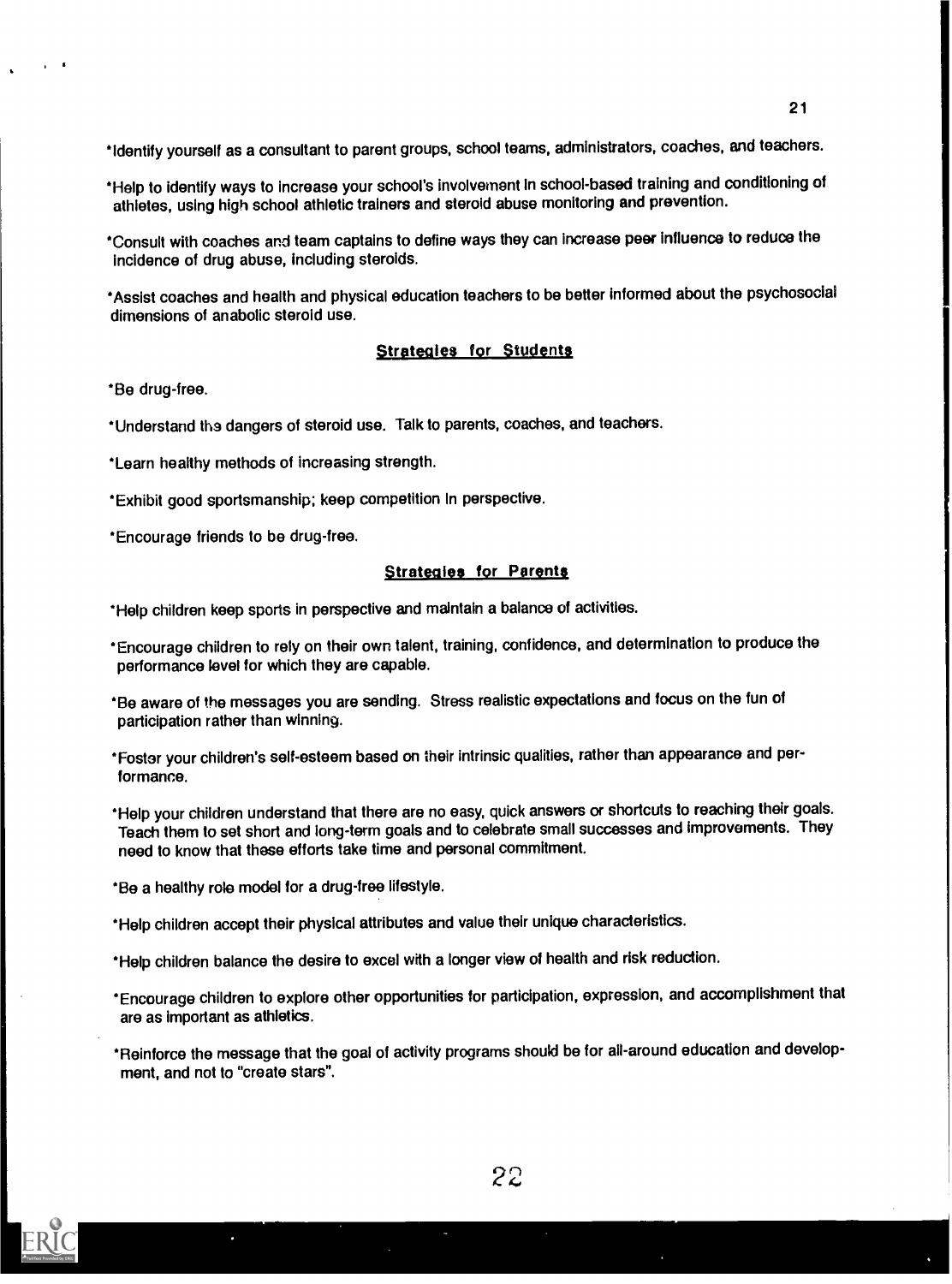- 'Provide a secure and caring environment where children can grow, experiment, explore, take risks, and assume responsibility.
- `Encourage children to learn nutritional factors, exercises, and strength-building strategies which will increase strength, improve appearance, and Improve performance.
- `Learn the facts about anabolic steroids. Share your concerns with your children. Encourage them to ask questions.
- \*Teach your children to value health as a priority over appearance, money, and popularity. Model this value in your daily life.

"Help your children understand that any health decision must consider long-range, as well as short-term consequences.

'Teach them decision-making skills, refusal skills, and guidelines for making healthy choices. Provide opportunities for them to make their own decisions and to accept the consequences of their decisions.

(Source: Steroids; A Resource Guide. The University of the State of NewYork, The State Education Department, Division of Pupil Health & Fitness, Bureau of School Health Education & Services, Albany, NY 12234)



I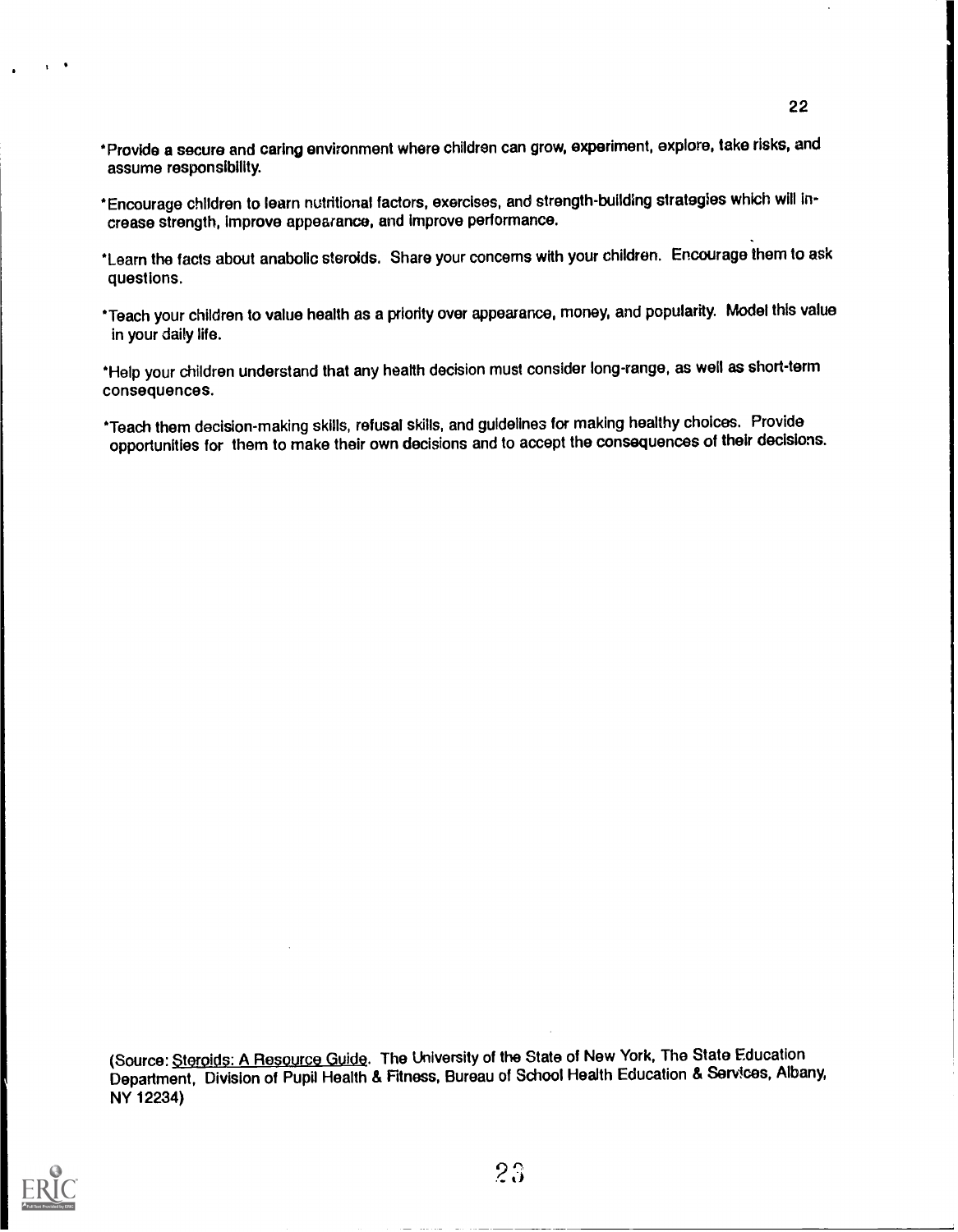It is important to be aware of the signs of anabolic steroid use so appropriate interventions and referrals can be initiated. The following are characteristics of anabolic steroid users. Since these could also be characteristics of normal adolescence, one should not automatically conclude that someone is using anabolic steroids.

- 1. Quick gains in size, weight, or strength.
- 2. Changes in eating habits such as doubling the intake of meat or other sources of protein.
- 3. Changes in sleep patterns such as insomnia.
- 4. Behavior changes such as mood swings from sullen and withdrawn to overly sensitive, easily provoked, irritable, less affectionate, uncooperative, or hostile.
- 5. Increase in activity workout intensity especially accompanied by a fixation on weight lifting and weight rooms.
- 6. Fluid retention or a puffy/bloated appearance.
- 7. Serious cystic type acne on the face, body, and trunk.

What is the role of adults in responding to behavior that may indicate a drug problem? There are five areas of responsibility.

- 1. Be attentive to specific behaviors that are interfering with athletic performance, academic work, or social relationships.
- 2. Keep track of the specific behaviors that concern you.Write down the specific behavior(s), when and where it (they) occurred, and what action was taken if any. Consult with other sources, documenting meetings with others who are in contact with the individual. Having a record of specific behaviors is essential when talking with the individual.
- 3. Talk with the individual about your concerns in a way that reduces defensiveness and denial. This should be done in a respectiul manner. Express your concern and offer help. Listen to the individual's feelings and reactions. The following steps may be helpful. If you use these steps early and consistently, many problems can be prevented from becoming serious.



Step One: Tell the individual that you are concerned and care about him or her.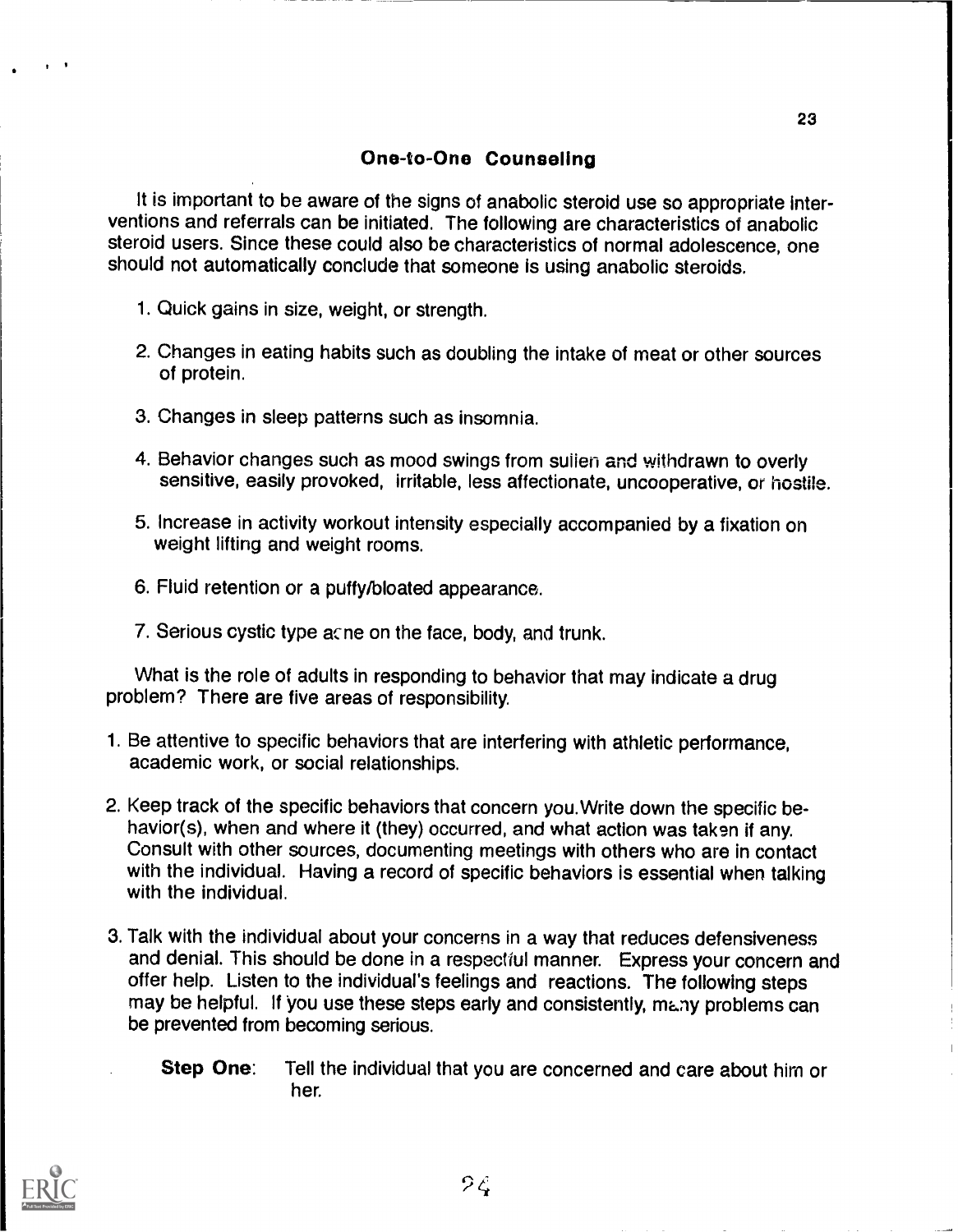- Step Two: Share with the individual the specific behaviors that concern you. This should be done in an objective, non-judgmental manner.
- Step Three: Tell the individual how you feel.
- Step Four: Listen to what the individual has to say. A variety of responses can be expected. Many individuals will say nothing since they will not be prepared for this and will not be ready to talk. Some may become angry and tell you it is none of your business. Others may thank you and say they will make changes in their behavior. There may be some who may share with you a problem that goes beyond your training and expertise.
- Step Five: State your expectations clearly and tell the individual what you want him or her to do.
- Step Six: Tell the individual what you are willing to do to help him or her meet your expectations. Your responses can range from simply being a good listener to helping to arrange for a meeting with a counselor or other staff. If the individual chooses to say nothing, let them know that the door is open to discuss the matter at a future time.

4. If the individual's behavior does not change, additional help will be necessary. The school district's regular procedures for requesting assistance for a student should be used. Continue to be involved and provide support to the individual after a referral is made.

5. All school staff members need to provide support to the individual throughout the process, including after the individual has received the help he or she needs.

Source: SOS: Story of Steroids. TARGET,1124 Plaza Circle, PO Box 20626, Kansas City, MO 64195

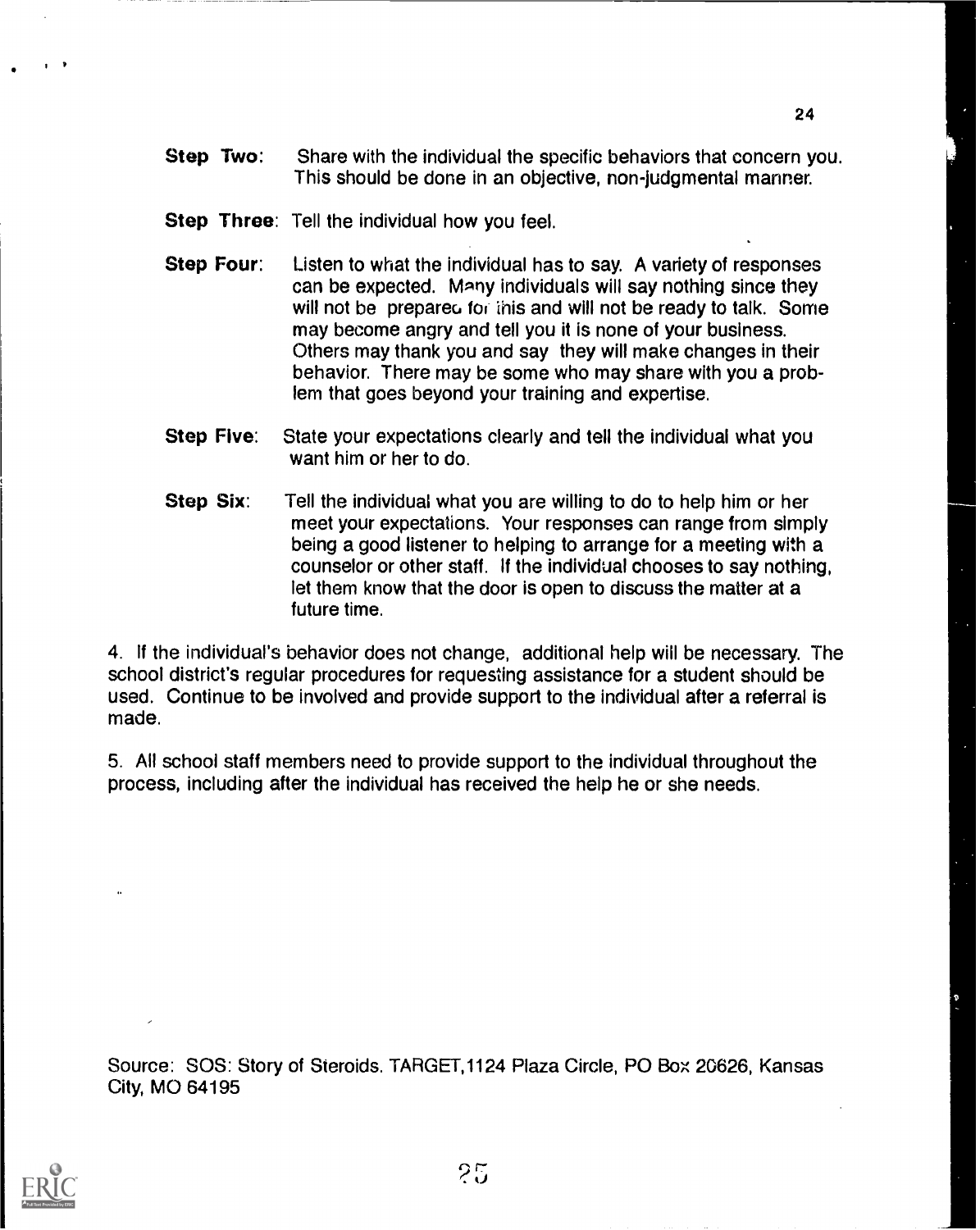# Understanding Anabolic Steroids: Questions and Answers

### What are anabolic steroids?

Anabolic steroids are synthetic chemical compounds which are designed to stimulate the same effects in the body as the primary male reproductive hormone testosterone. The chemical structures of the synthetic hormones have been changed In ways that slightly alter the tissues which they are most likely to affect and to increase the time that they remain effective in the drculation in the body. Testosterone has both androgenic (masculinizing) and anabolic (building) functions. An androgenic function of testosterone is to stimulate and maintain the male sex organs. Anabolic functions of testosterone include stimulating development of bones and muscles. Although drug companies have attempted to isolate the anabolic effects and minimize the androgenic effects, none of the synthetic compounds provides the anabolic effect without the androgenic effect.

#### What are anabolic steroids used for?

Medical uses of anabolic steroids include treatment of certain kinds of breast cancer in women, certain types of anemia, kidney disease, osteoporosis, and rare diseases in males who don't produce enough testosterone.

#### Who uses anabolic steroids?

Steroid use may begin as early as age 15 by some athletes and people who just want to develop muscled bodies without doing the necessary work. Athletes such as football players, weight lifters, body builders and wrestlers use anabolic steroids to increase muscle mass, strength, and endurance hoping to improve their athletic performance. There is increasing evidence that some swimmers, runners, and cyclists are beginning to use anabolic steroids to increase cardlorespiratory endurance. Nonathietes commonly use them to Improve appearance and to increase self-confidence. Some people use them because they believe they will be more popular. Males are more likely to use them than females.

#### How are anabolic steroids used?

Anabolic steroids can generally be divided into two categories: those that are taken orally and those that are injected into muscles. Injected steroids are usually oil based and have a longer lasting effect. Potency of the hormone is reduced with oral administration but the effect is more immediate. Oral anabolic steroids appear to be more damaging to the liver. Injectable steroids are broken down over a period of weeks while orally taken steroids are broken down by the liver in about 24 hours. Individuals often "stack" anabolic steroids. "Stacking" refers to using several different types of steroids to maximize the anabolic effect while attempting to minimize the side effects. Users will usually take a combination of different strengths of pills and injections. Individuals may also cycle anabolic steroids. Cycling involves using different anabolic steroids over 6 to 12 week periods. During a 12 week cycle, low doses of one steroid may be used. Additional steroids In Increasing doses are added during the cycle until the fifth through the seventh weeks when the doses peak. After the seventh week, the procedure is reversed. A four to eight week drug-free period follows the 12 week drug cycle. It Is common for users to lengthen the cycles and reduce the drug-free periods.

#### Do anabolic steroids benefit athletic performance?

When combined with weight training and an adequate diet, anabolic steroids can be affective in increasing muscle mass, body weight, and strength. They may also increase speed but they do not increase cardiorespiratory endurance or prevent injuries. Anabolic steroids may allow the user to train at higher intensities and to train more often. Thus, any beneficial effects are due to an increased training stimulus rather than to the anabolic steroids themselves.